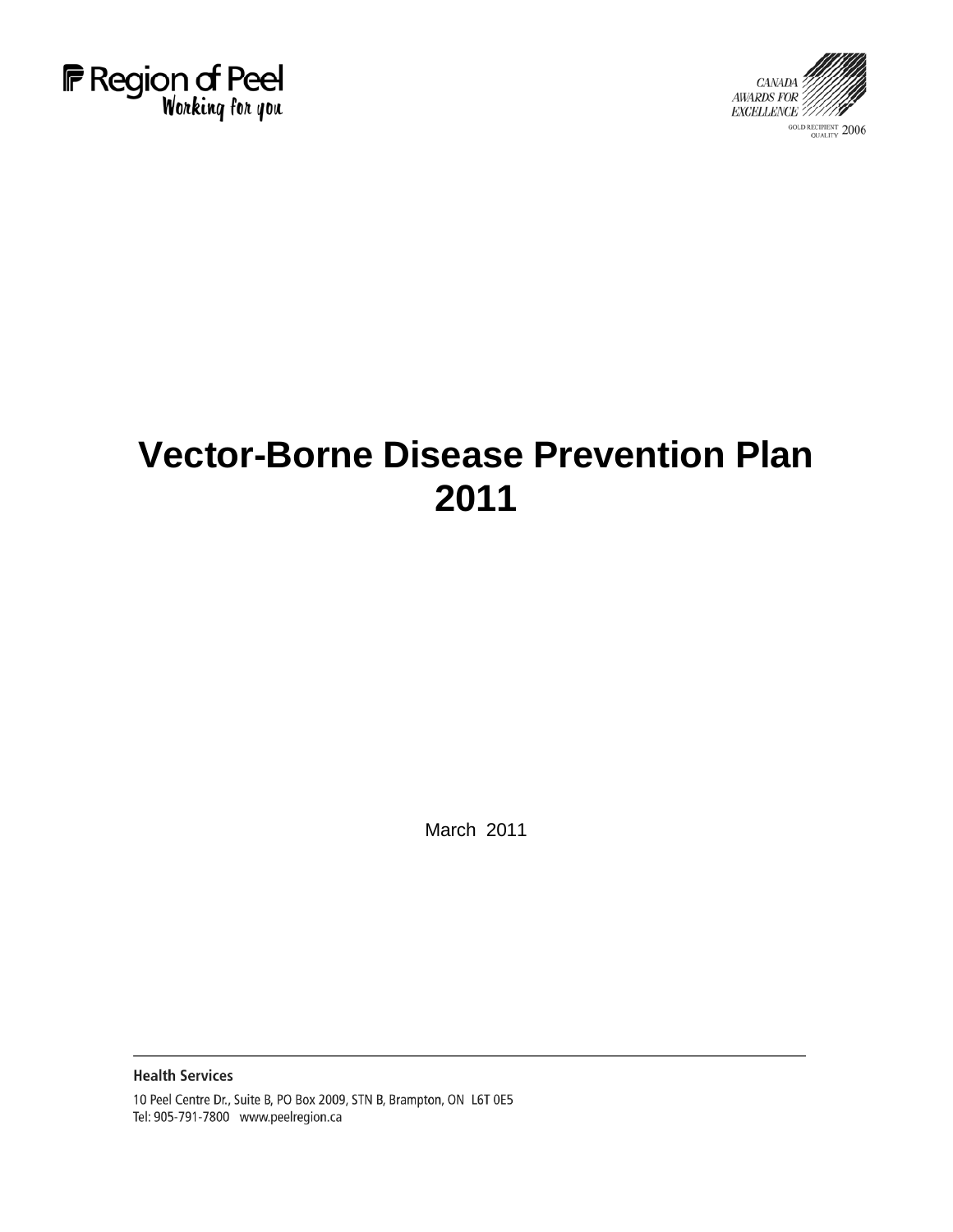# **Table of Contents**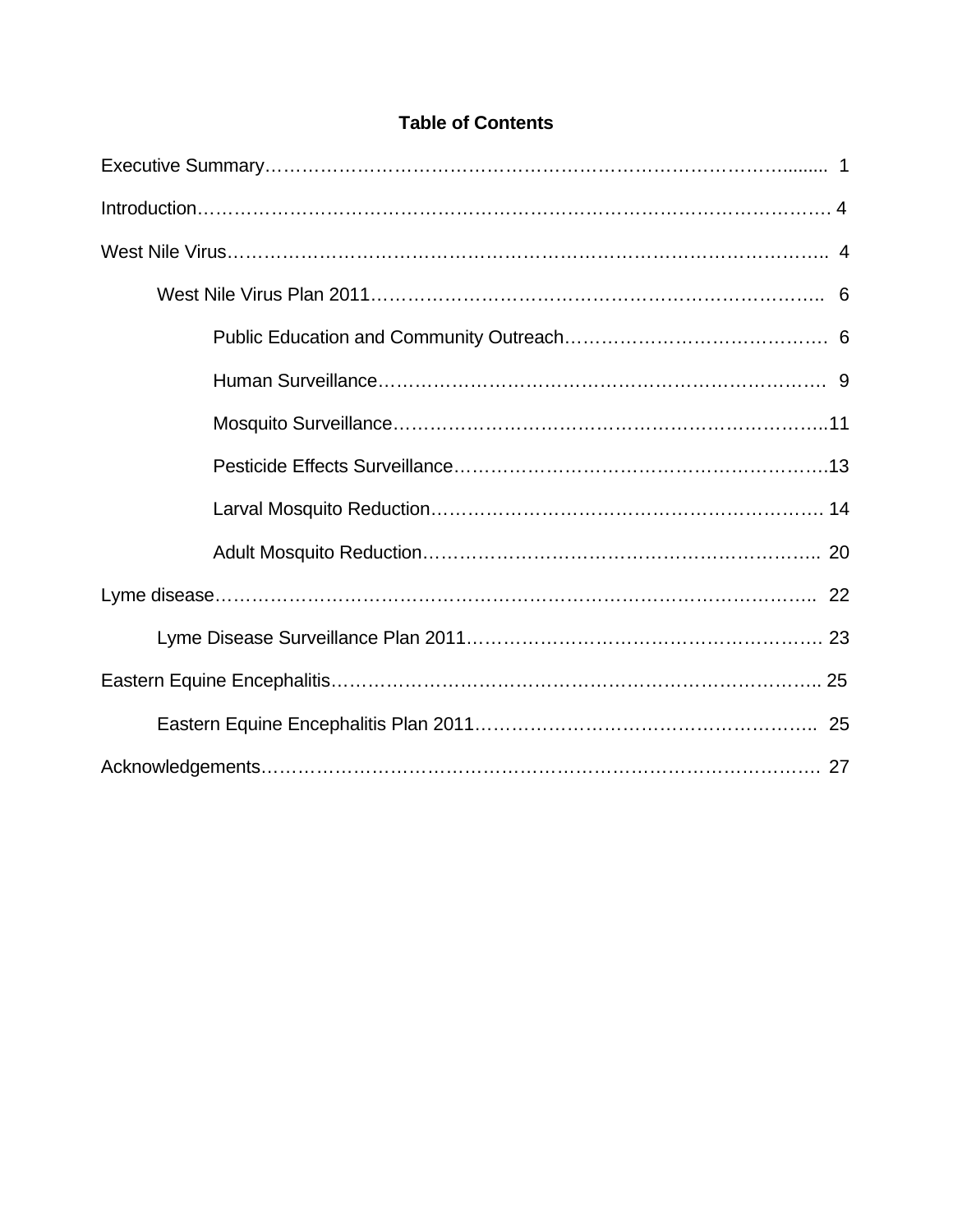#### **Executive Summary**

The 2011 Vector-Borne Disease Prevention Plan focuses on West Nile Virus (WNV) but also addresses two other vector-borne diseases of concern in Ontario: Lyme disease and Eastern equine encephalitis (EEE).

A vector-borne disease is a disease that is transmitted to humans or animals by an insect or other arthropod. In Ontario, WNV and Lyme disease are the two main endemic vectorborne diseases of public health importance as both of these diseases can be acquired within the province. Another vector-borne disease of concern in Ontario is EEE, which is a rare but serious viral disease spread by mosquitoes that can affect people and horses.

Peel Public Health's 2011 Vector-Borne Disease Prevention Plan identifies the activities Peel Public Health intends to carry out in order to comply with Ontario Regulation 199/03 "Control of the West Nile Virus." Under Regulation 199/03, the local Medical Officer of Health (MOH) is required to conduct a risk assessment of the conditions pertaining to West Nile Virus (WNV) in the health unit. The risk assessment identifies the probability of human infection based on WNV surveillance activities as well as other pertinent information elements. Completion of the risk assessment in accordance with the regulation offers guidance to the MOH regarding appropriate WNV reduction activities, and if needed, provides a review of appropriate mosquito reduction activities (i.e. larviciding or adulticiding) and their effectiveness.

Information from past seasons has been used to prepare the WNV prevention component of this plan for 2011. To ensure a coordinated approach in preventing mosquito-borne disease outbreaks in the Region of Peel, Peel Public Health works closely with local area municipalities and conservation authorities, the Ontario Ministry of Health and Long-Term Care (MOHLTC), the Ontario Ministry of the Environment (MOE), Health Canada (HC) and neighbouring public health units.

Peel Public Health's approach to WNV control will emphasize disease prevention in humans and protection of the environment. One of the goals of the Vector-Borne Disease Prevention Plan for 2011 is to minimize the impact of WNV on human health through region-wide surveillance and Integrated Mosquito Management (IMM). This means an emphasis on public education, source reduction and larviciding. If the level of WNV in Peel increases, then education, surveillance, and reduction activities will be intensified. Adult mosquito reduction will only be considered should surveillance findings indicate a significant risk to human health despite the implementation of other measures.

In 2011, Peel Public Health will continue surveillance and education activities (education for the public and medical providers). Peel Public Health will also continue the region-wide effort to reduce mosquito breeding through source reduction and larviciding in the urban, suburban and settlement areas of Peel. Source reduction and larviciding will focus on *Culex pipiens* and *Culex restuans* mosquitoes, the main vectors of WNV in Peel. These two mosquito species breed in water that has been stagnant for more than a week in sites such as catch basins, road side ditches, culverts and artificial containers (abandoned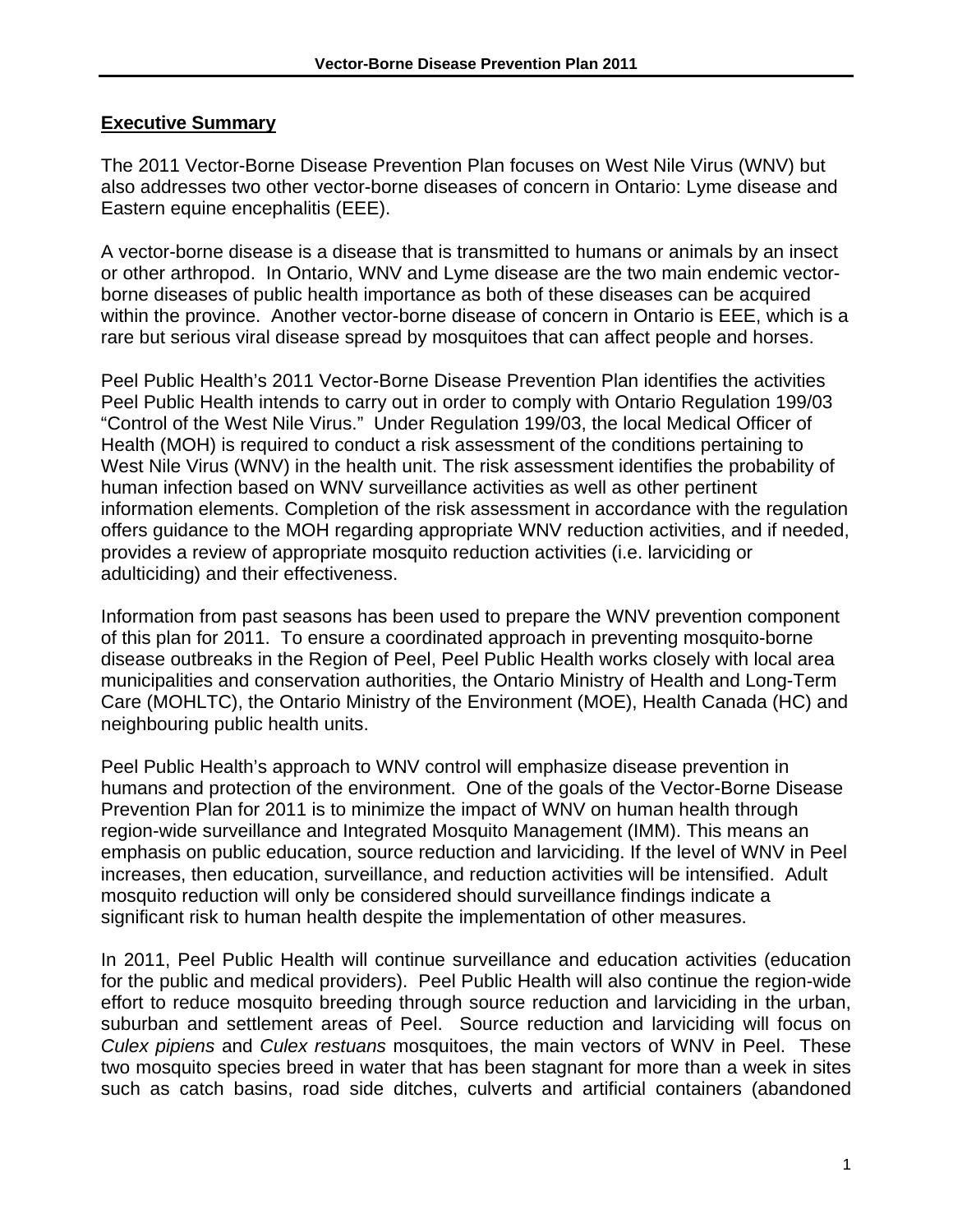swimming pools, tires, buckets, etc.). These mosquito habitats will be priority targets for elimination through improved maintenance and for larviciding where stagnant water cannot be removed. Other mosquito habitats such as marshes and natural ponds will only be treated if they are found to be important to local WNV transmission. Surveillance of mosquitoes in both the larval and adult stages provides an early warning of the risk to human health. This information will be used to enhance mosquito reduction and education efforts in high risk areas to interrupt the amplification of WNV before it has a significant impact on human health.

The West Nile Virus component of the Vector-Borne Disease Prevention Plan is consistent with the recommendation from the Centers for Disease Control and Prevention in the United States which states:

*To decrease the risk for human WNV infection, the coordinated and phased public health response to detection of WNV activity in an area should include intensified mosquito-control activities that reduce the avian-mosquito amplification cycle. Prevention activities should continue to include: 1) public education programs urging residential source reduction and personal protective measures to reduce mosquito exposure; 2) development of longterm, community-level, integrated mosquito surveillance and control programs; and 3) high-priority emphasis on the control of Culex mosquitoes, especially in urban and suburban areas. (MMWR December 20, 2002. / vol. 51/ No.50).* 

Lyme disease, like WNV, is included in Ontario Regulations 558/91 and 559/91 making it both a reportable and communicable disease under the *Ontario Health Protection and Promotion Act.* 

Lyme disease is an illness caused by the bacterium, *Borrelia burgdorferi*, which can be spread through the bite of a tick. This bacterium is transmitted to ticks when they feed on infected animals. In Ontario, the disease is spread by the blacklegged tick (*Ixodes scapularis*) which is sometimes called the deer tick. The risk for exposure to the disease is highest in a small number of areas where this tick species has established populations including parts of southern and eastern Ontario. Studies indicate a small number of black-legged ticks are introduced into widely separated areas of Ontario by migratory birds, posing some risk that individuals in other parts of the province may also be exposed to infected ticks.

To date, an established black-legged tick population has not been identified in the Region of Peel.

There are concerns that changes to the climate, such as warmer seasons, could lead to conditions that are favourable for the establishment of black-legged tick populations in many parts of the province. Therefore, Peel Public Health will continue to examine ticks submitted by Peel residents to identify sites where blacklegged ticks are present and conduct active tick surveillance when warranted in 2011.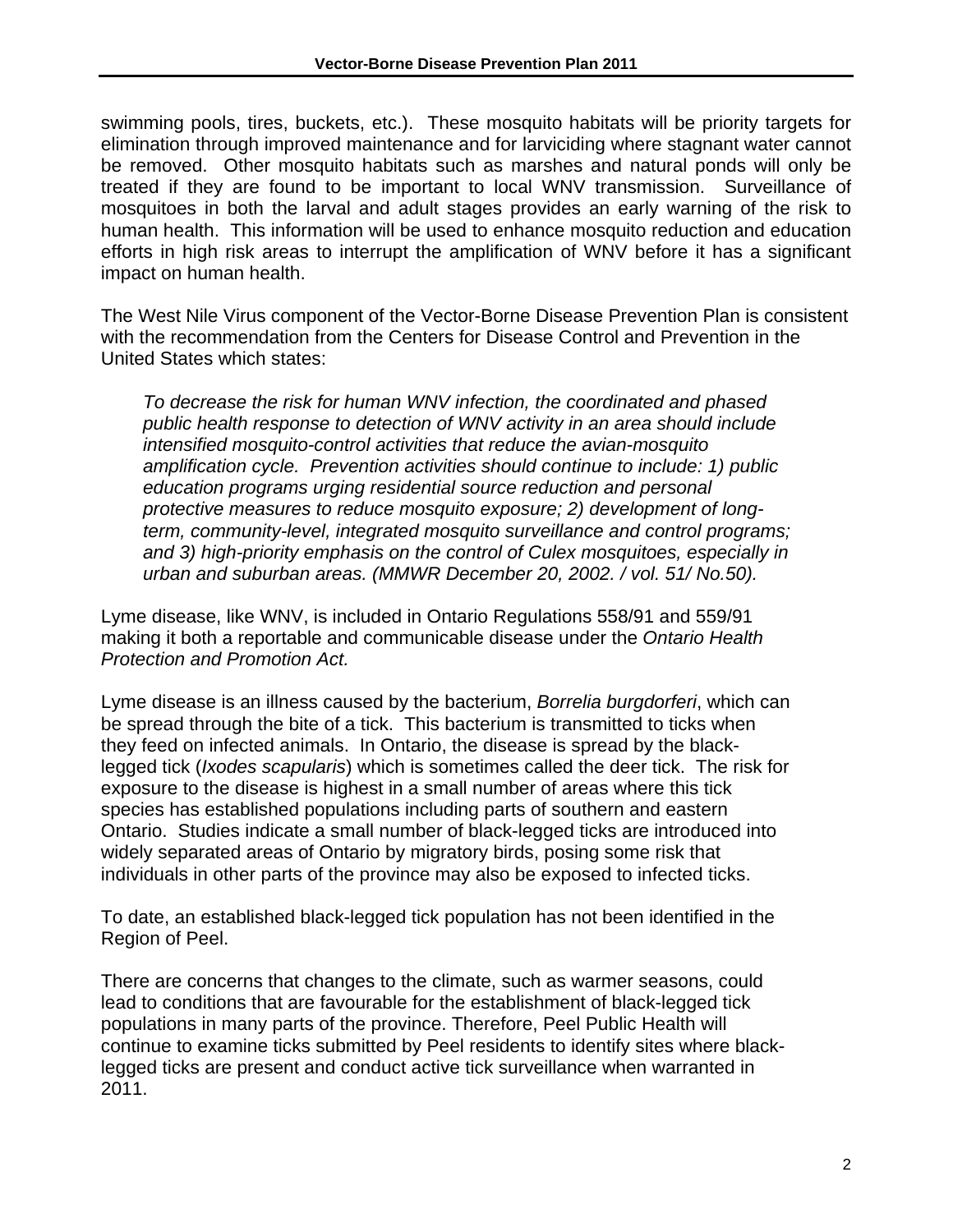Eastern equine encephalitis (EEE) is a mosquito-borne viral disease which occurs primarily in the eastern half of the United States where it causes disease in humans and horses. In Ontario, the EEE virus has been implicated with horse illnesses and fatalities. However, there have been no recognized cases of human disease caused by EEE, but human disease has occurred in several states bordering Ontario. EEE has a high mortality rate, and is therefore regarded as one of the most serious mosquito-borne diseases in North America.

The main EEE transmission cycle is between birds and mosquitoes. The most important mosquito species in maintaining the bird-mosquito transmission cycle is *Culiseta melanura*. Adult mosquito surveillance conducted over the last several years has found this species is present in Peel but in very low numbers. Peel Public Health continued to monitor the prevalence and distribution of *Culiseta melanura* using the region-wide WNV adult mosquito trapping network. Two *Culiseta melanura* were collected in Peel traps in 2010; both tested negative for the EEE virus.

In 2010, the Vector-Borne Disease team enhanced the *Culiseta melanura* monitoring program by conducting a resting site collection pilot project in the Heart Lake Conservation Area in north Brampton. No *Culiseta melanura* were collected in the study.

In 2011, Peel Public Health will expand the EEE viral testing program. Rather than exclusively focusing on testing *Culiseta melanura,* other vector species will be considered for testing. The testing of additional vectors is recommended in the Eastern Equine Encephalitis Surveillance and Management Guidelines that have been recently developed by the MOHLTC.It should be noted that an increase in EEE tests will result in fewer WNV viral tests.

If the virus is found in the mosquito population or if a confirmed case of EEE involving a human or horse occurs, then increased surveillance and public education will commence.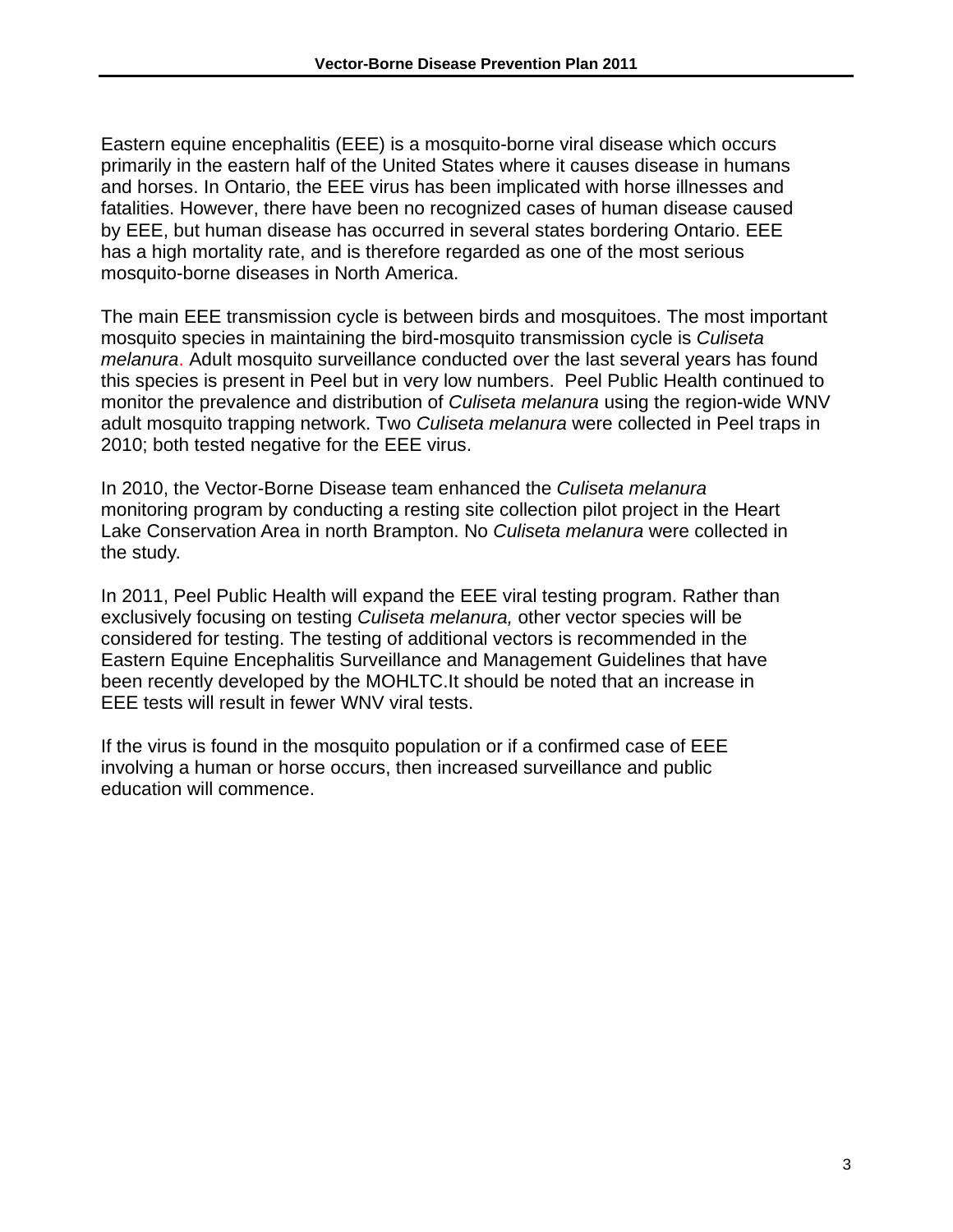## **Introduction**

Peel Public Health has developed a 2011 Vector-Borne Disease Prevention Plan which focuses on West Nile Virus but also addresses other vector-borne diseases of concern.

In 2008, the Ministry of Health and Long-Term Care (MOHLTC) made the transition from West Nile Virus funding to include all vector-borne diseases. Under this funding structure health units can allocate funds to other vector-borne diseases of public health importance. A vector-borne disease is a disease that is transmitted to humans or animals by an insect or other arthropod. In Ontario, West Nile Virus and Lyme disease are the two main endemic vector-borne diseases of public health importance as both of these diseases can be acquired within the province. Another vector-borne disease of some concern in Ontario is Eastern equine encephalitis (EEE). EEE is a rare but serious viral disease spread by mosquitoes that can affect people and horses. This virus has been detected in Ontario in horses and mosquitoes but to date no human cases have been reported.

#### West Nile Virus

West Nile Virus (WNV) was named after the West Nile region of Uganda, where it first appeared in 1937. Since then, the disease has spread throughout much of the world including Africa, Europe, the Middle East, Central Asia and North America.

WNV was first detected in North America in 1999 when an outbreak was experienced in New York City. The virus has since become established across most of the continent. The method of importation of the WNV into North America is unknown, but likely arrived via an infected bird or mosquito.

WNV was first detected in Peel in birds and mosquitoes in 2001. Locally acquired human illness occurred for the first time in 2002 when 112 residents had laboratory evidence of WNV infection (55 suspect cases, 20 probable cases and 37 confirmed cases, including two deaths). The only two deaths due to WNV infection in the Region of Peel occurred in 2002. There have been no human cases reported in Peel since 2007.

One of the goals of the Vector-Borne Disease Prevention Plan is to minimize the impact of WNV through a regional surveillance program involving humans and mosquitoes (adults and larvae). The surveillance program guides the Integrated Mosquito Management activities, which include mosquito larvae reduction, stagnant water site remediation, and risk communication activities. Surveillance activities continue to indicate that WNV is endemic in Peel and that WNV levels can fluctuate widely from year to year.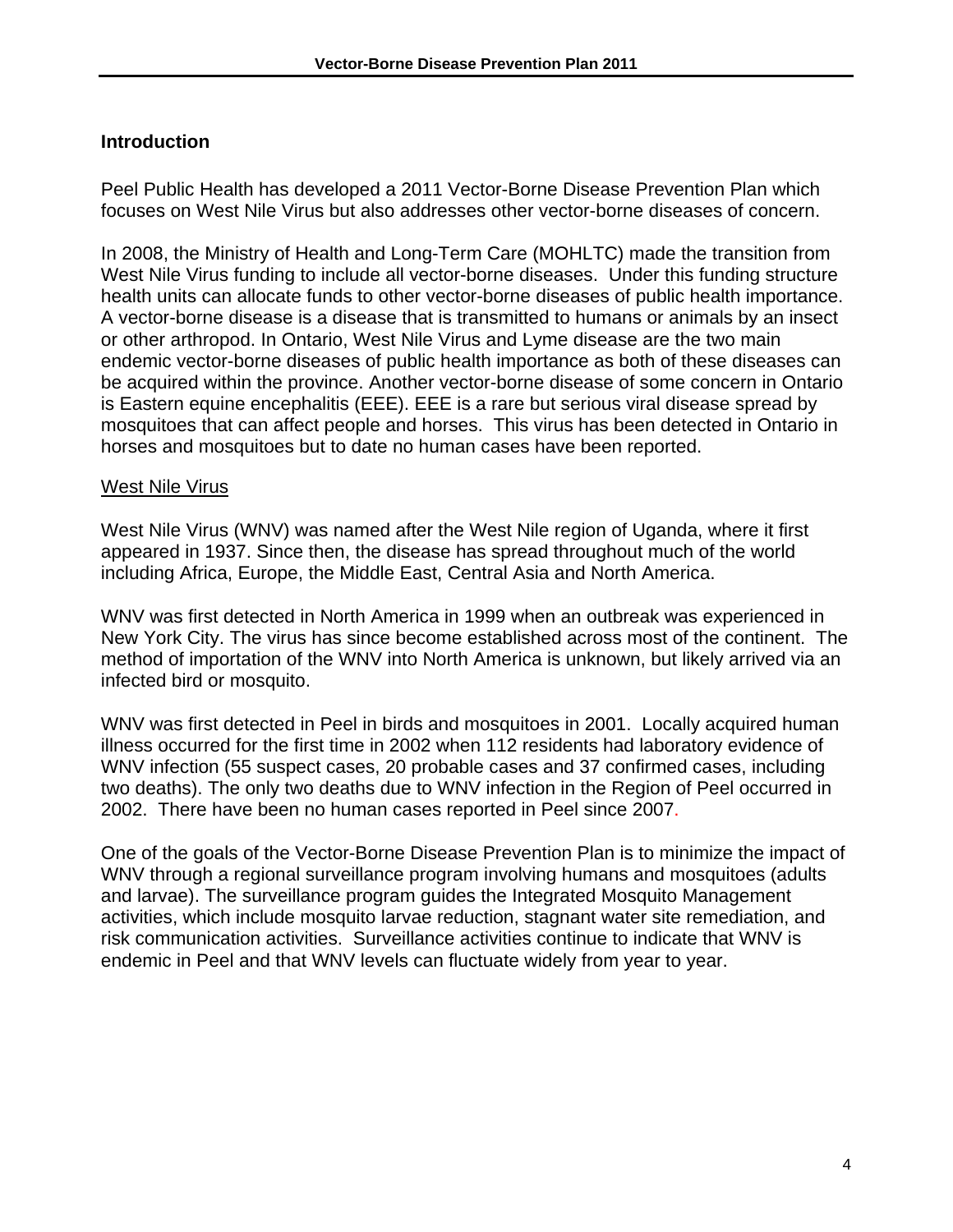| Year | <b>Total</b>                 |                                                      | <b>Miss</b>                  |                                                      | <b>Bram</b>                  |                                                      | Cal                          |                                                      | <b>Climate</b><br><b>Conditions</b>                           |
|------|------------------------------|------------------------------------------------------|------------------------------|------------------------------------------------------|------------------------------|------------------------------------------------------|------------------------------|------------------------------------------------------|---------------------------------------------------------------|
|      | <b>Human</b><br><b>Cases</b> | <b>Positive</b><br><b>Mosquito</b><br><b>Batches</b> | <b>Human</b><br><b>Cases</b> | <b>Positive</b><br><b>Mosquito</b><br><b>Batches</b> | <b>Human</b><br><b>Cases</b> | <b>Positive</b><br><b>Mosquito</b><br><b>Batches</b> | <b>Human</b><br><b>Cases</b> | <b>Positive</b><br><b>Mosquito</b><br><b>Batches</b> |                                                               |
| 2001 | $\Omega$                     | 4                                                    | $\Omega$                     | $\overline{4}$                                       | $\Omega$                     | 0                                                    | $\Omega$                     | $\Omega$                                             | hot & dry                                                     |
| 2002 | 112                          | 128                                                  | $C-34; P-$<br>18; S-46       | 106                                                  | $C-3$ ; $P-$<br>$2; S-8$     | 22                                                   | $C-0; P-$<br>$0; S-1$        | 0                                                    | hot & dry                                                     |
| 2003 | 10                           | 24                                                   | $C - 10$                     | 16                                                   | $\Omega$                     | 8                                                    | $\Omega$                     | $\Omega$                                             | cool                                                          |
| 2004 | $\Omega$                     | 4                                                    | $\Omega$                     | $\overline{2}$                                       | $\Omega$                     | 2                                                    | $\Omega$                     | $\mathbf 0$                                          | cool/wet<br>(Jun-Aug)                                         |
| 2005 | 3                            | 24                                                   | $C-2$                        | 16                                                   | $C - 1$                      | 8                                                    | $\Omega$                     | $\overline{2}$                                       | hot/humid                                                     |
| 2006 | $\overline{2}$               | 14                                                   | $\Omega$                     | 10                                                   | $C-2$                        | 4                                                    | $\Omega$                     | $\mathbf 0$                                          | temperature<br>above average                                  |
| 2007 | 1                            | 3                                                    | $C-1$                        | 1                                                    | $\Omega$                     | 2                                                    | $\Omega$                     | $\mathbf 0$                                          | 7th warmest<br>on record, dry                                 |
| 2008 | $\Omega$                     | 21                                                   | $\Omega$                     | 11                                                   | $\Omega$                     | 10                                                   | $\Omega$                     | 0                                                    | wettest on<br>record                                          |
| 2009 | $\Omega$                     | 4                                                    | $\mathbf 0$                  | 4                                                    | $\mathbf 0$                  | $\mathbf 0$                                          | $\Omega$                     | $\mathbf 0$                                          | below normal<br>temperatures,<br>6th wettest<br>Aug on record |
| 2010 | $\Omega$                     | 14                                                   | $\Omega$                     | 8                                                    | $\Omega$                     | 6                                                    | $\Omega$                     | $\mathbf 0$                                          | 4th warmest<br>summer on<br>record, wet                       |

#### **West Nile Surveillance Summary for the Region of Peel, 2001-2010**

*C*-Confirmed, *P*-Probable, *S*-Suspected

At this point, it is reasonable to assume that the virus has established itself in North America and will return to Peel at some level in 2011. Peel Public Health will continue the human and mosquito surveillance, public education and larval mosquito reduction activities as these are essential WNV program components in a jurisdiction where WNV has been detected in a previous season.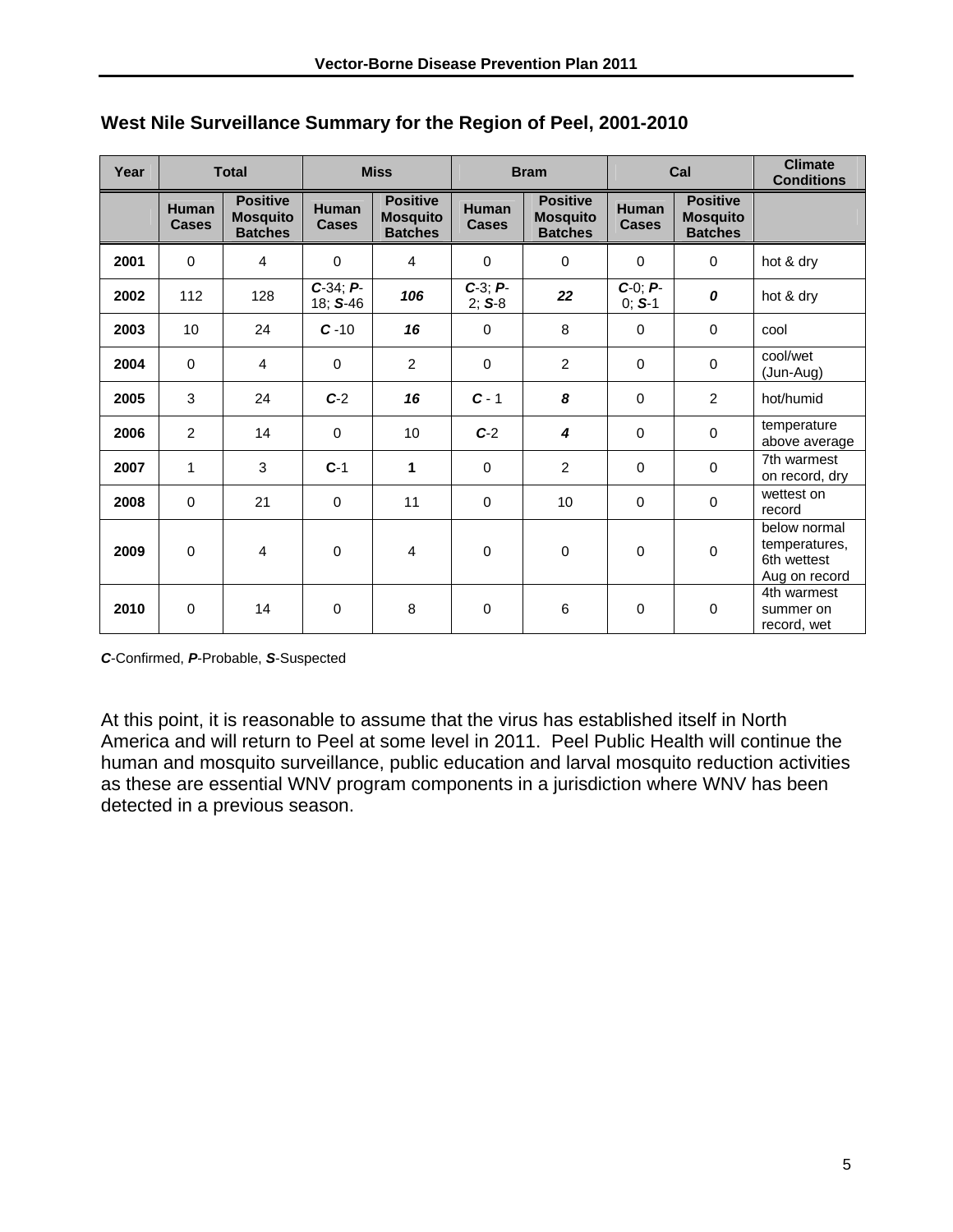## **West Nile Virus Plan 2011**

#### **Public Education and Community Outreach**

#### **Objectives:**

- To inform Peel residents about WNV and the measures that they can take to prevent human illness including mosquito breeding site reduction and mosquito personal protective measures.
- To provide clear, accurate and timely communication about the status of WNV in Peel to all target groups.

## **Background:**

Public education in 2011 will be similar to 2010. Peel Public Health will continue raising public awareness of WNV through the media, the updated Vector-Borne Disease (VBD) website (peel-bugbite.ca), community outreach activities and advertising in local publications. The distribution of a WNV mail-out to households is not planned for 2011; however, a WNV mail-out will be considered if surveillance activities identify high levels of WNV activity in the Region of Peel in 2011.

## **Target groups:**

- Peel residents
- Regional Councillors, local municipalities, neighbouring health units, conservation authorities, Regional staff
- Local media
- Local health care providers

- Presentations on the West Nile Virus program will be made at Regional and area municipal Councils if requested. Additional presentations to the general public may be conducted if the risk of WNV infection increases.
- A generic WNV brochure will be distributed to the general public through community outreach activities.
- Other WNV educational and promotional materials (fact sheets, fridge magnets, washable tattoos) will be distributed in high-traffic areas in Peel. They will also be shared with the local municipalities and conservation authorities for their information and distribution. Most materials will also be available on the Region of Peel VBD website for downloading.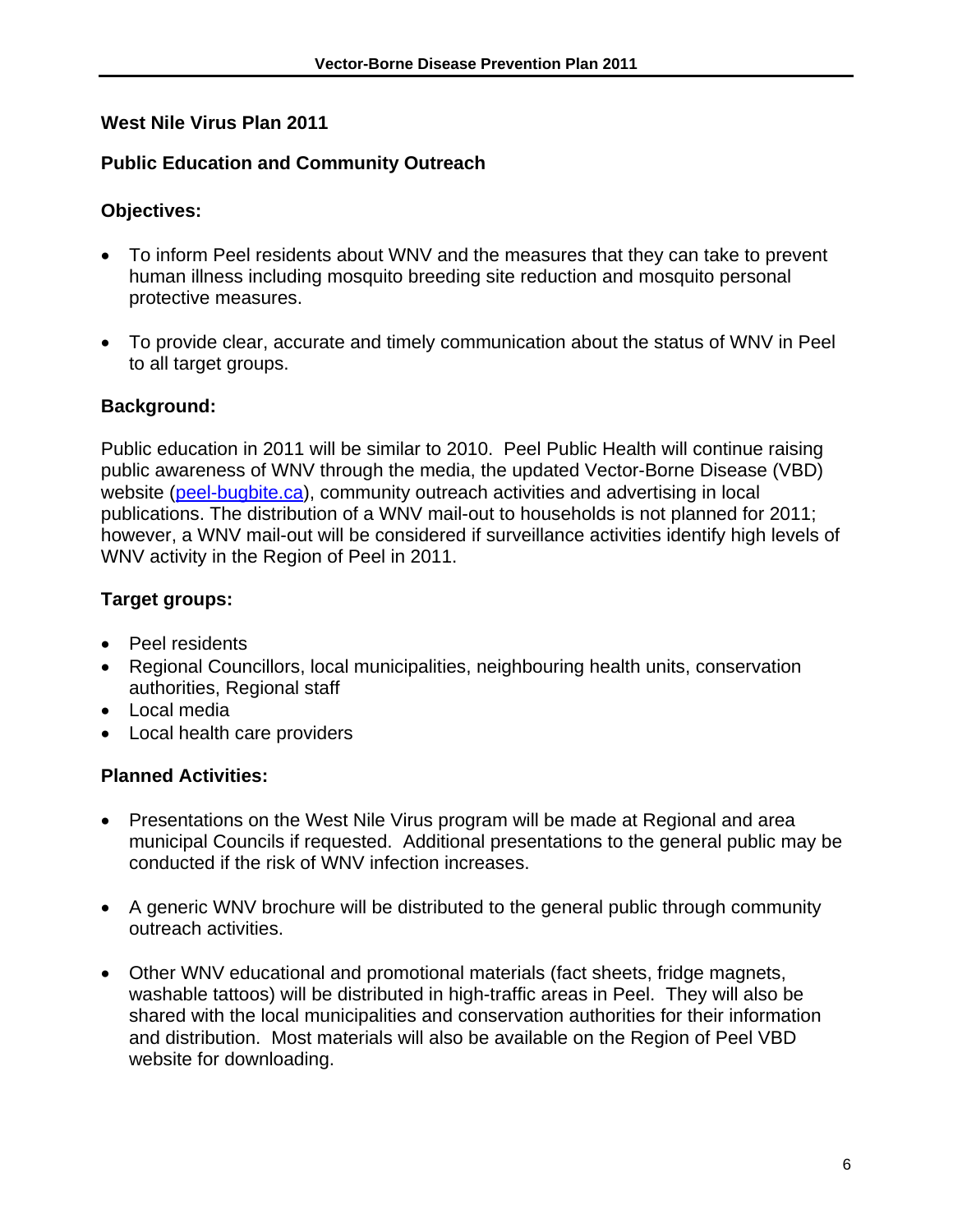- Peel Public Health's 2011 Vector-Borne Disease Plan will be available on the VBD website as will several fact sheets on topics such as personal protection measures, reduction of mosquito breeding sites, larviciding, and many others. The website will be regularly updated with information on the status of WNV activity in Peel and with the catch basin larviciding schedule. An on-line stagnant water reporting form will continue to be available.
- Educational materials on WNV will be sent to the following groups: long-term care facilities, child care centres, garden centres, golf courses and horticultural societies.
- The VBD displays will be used to educate the public about WNV issues. They will be set up and staffed by Peel Public Health employees in strategic locations such as Regional facilities, the Peel Children's Water Festival and other high-traffic events in Peel.
- Ministry of the Environment regulatory requirements for public notification of the use of larvicides will be met through regular newspaper notices. In areas other than catch basins, a larviciding notice sign will be posted at the site.
- A series of advertisements with key WNV messages will be placed in local newspapers in Mississauga, Brampton and Caledon.
- Media relations activities will include news releases to the local media, interviews with the MOH and AMOH, if requested, and media briefings and/or news conferences, if required.
- Local health care providers will be notified about the status of WNV activity in Peel through a faxed Health Professionals Update. Early in the WNV season, information on WNV signs and symptoms, laboratory diagnosis, treatment, patient counselling and human case reporting to Peel Public Health will be provided. Additional notification will be provided on the status of WNV should the situation progress or change.
- To assist partner agencies to respond to public inquiries with consistent information, a series of WNV Q & A fact sheets will be available for distribution to the offices of Regional and local Councillors, Regional call centres, Brampton, Caledon and Mississauga Animal Services, local municipalities, conservation authorities, hospitals, and other key stakeholders. Fact sheets will also be available on the Region of Peel VBD website.
- WNV weekly updates will be produced for Regional Councillors, local municipalities, neighbouring health units, conservation authorities, the media, and other stakeholders. The update will be widely distributed and will be posted on the Region of Peel VBD website.
- An overview of the 2011 Vector-Borne program including WNV activities will be placed in the spring edition of the Health Services' Councillor Update.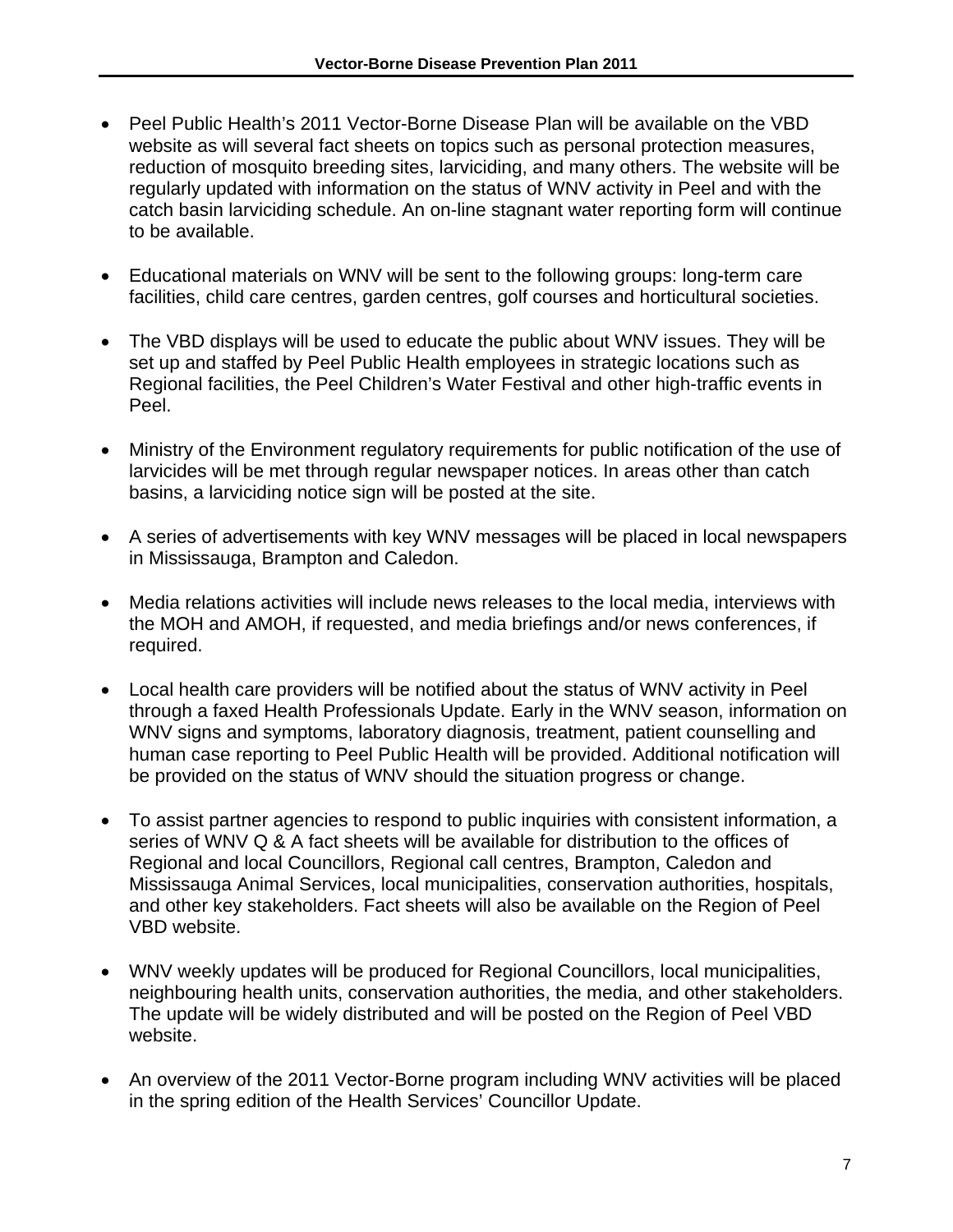- A contingency communication plan in the event of adulticiding has been developed. It includes tactics such as public meetings, advertising, direct mail, news conferences and briefings, media relations, news releases, website updates to inform the public about adulticiding treatment areas and schedules.
- Peel Public Health will also act as a resource to local occupational health and safety departments if they require assistance in drafting policies and educating employees regarding WNV. Additionally, Peel Public Health will share information about WNV and training with contracted vendors.
- Peel Public Health will hand deliver WNV educational materials to households in the vicinity of a positive mosquito batch or human case. Peel Public Health staff will also be available to conduct stagnant water surveys on residential properties in areas where WNV is detected.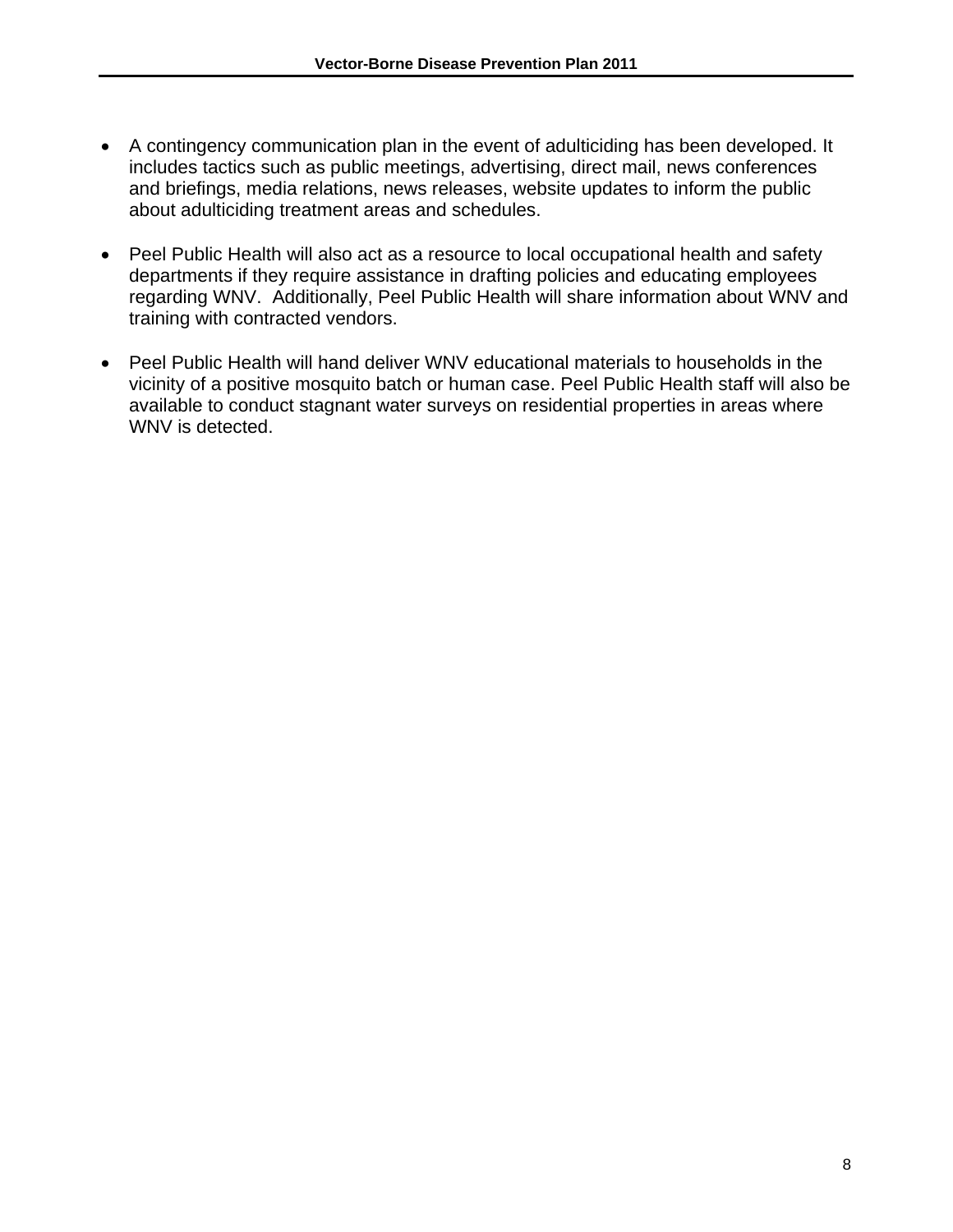#### **Human Surveillance**

## **Objective:**

To monitor the incidence of WNV in Peel.

## **Background:**

The results of all positive WNV blood tests done by the local hospitals in Peel are reported to Peel Public Health. All WNV blood samples drawn by Peel physicians are sent to the Central Public Health Laboratory in Toronto for testing and results from Peel residents are reported to Peel Public Health.

Peel Public Health staff will investigate all suspected, probable and confirmed WNV cases among residents in Peel. Standardized medical information including demographics, symptoms, risk factors (such as travel history or having received blood products) and test results are entered into the Ministry of Health and Long-Term Care's system called the integrated Public Health Information System (iPHIS).The cases will be mapped onto a Geographic Information System (GIS) according to postal code at a later date.

A human case has not been reported in Peel since 2007.

- In June or July, Peel Public Health will distribute a Health Professionals Update to physicians about the importance of immediately reporting all suspected cases of viral encephalitis and viral meningitis. The update will communicate information on how to submit appropriate laboratory samples to determine if the cause is a mosquito-borne virus.
- From June through October, regular WNV updates will be sent to all local hospitals and infectious disease specialists to maintain awareness of human surveillance for encephalitis and meningitis cases. Peel Public Health will communicate the criteria for reporting and submission of appropriate laboratory specimens for WNV testing.
- Beginning in July, Peel Public Health will start enhanced surveillance for WNV encephalitis and viral meningitis through local hospitals and physicians.
- Peel Public Health will ensure active hospital-based surveillance will be implemented when WNV activity is identified in the vector mosquito population.
- Peel Public Health staff will investigate all suspected, probable and confirmed cases of WNV.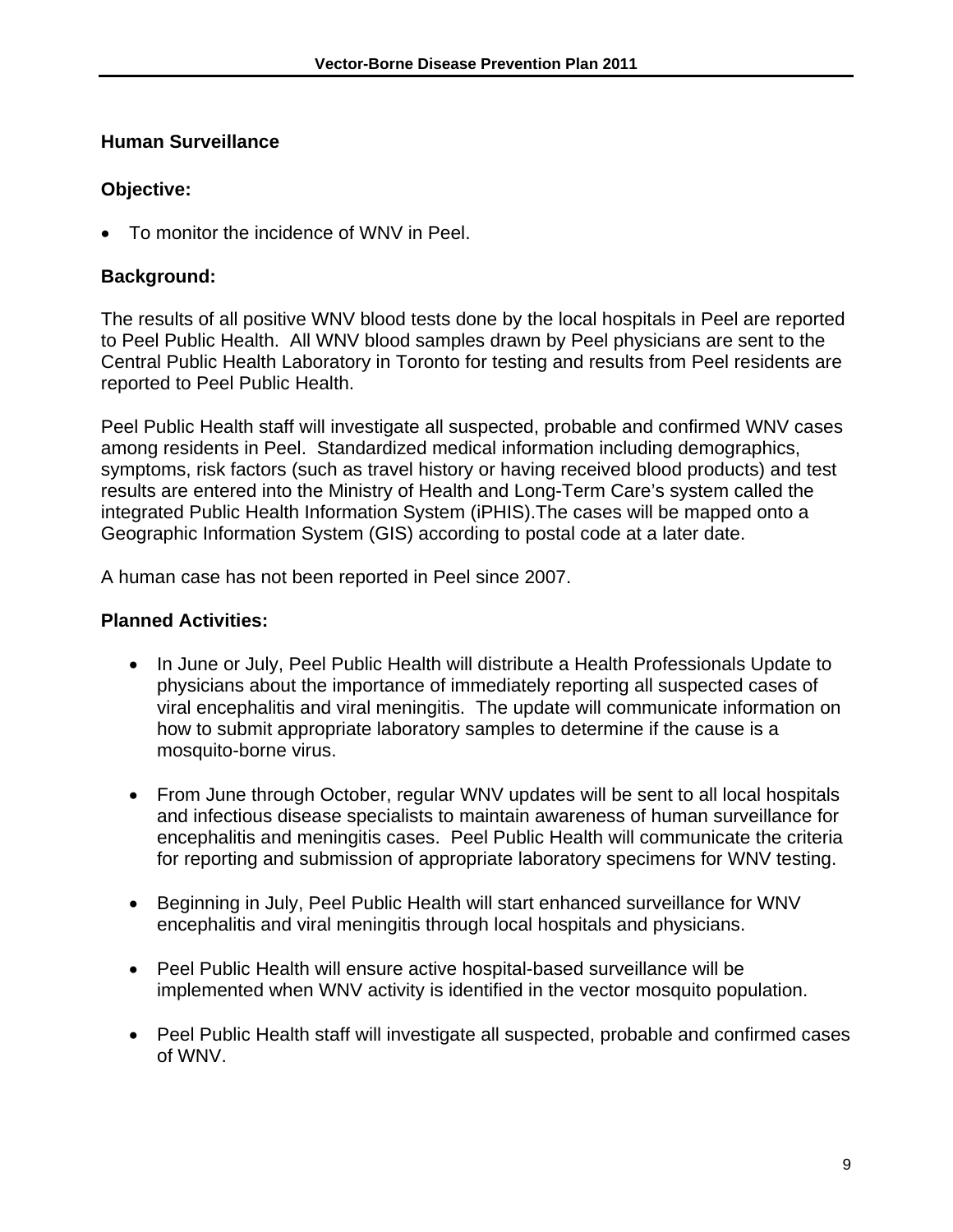- Peel Public Health will maintain a database and map all probable and confirmed cases of WNV.
- Peel Public Health will work closely with the MOHLTC to ensure that surveillance information is standardized and that personal medical information remains confidential.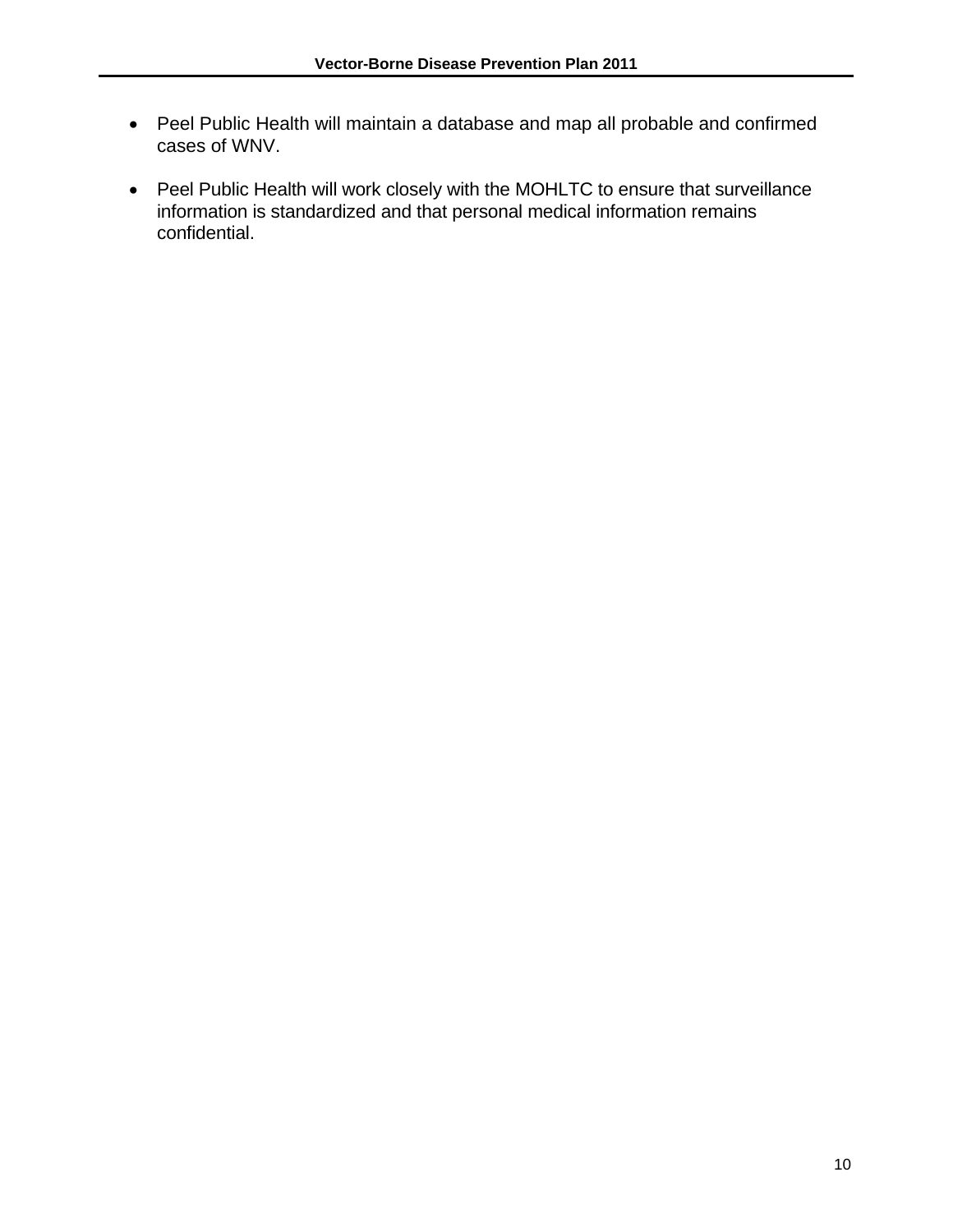#### **Mosquito Surveillance**

#### **Objective:**

 To monitor numbers, species and locations of adult and larval mosquito populations and to detect the presence of WNV.

#### **Background:**

The purposes of adult mosquito surveillance programs are to: monitor mosquito populations associated with WNV; to determine the level of WNV activity among these species; and to use this information to make decisions regarding the risk of transmission to humans and the need to implement mosquito control plans.

Adult mosquitoes will be collected weekly from mosquito traps at 31 fixed locations throughout the Region of Peel from mid-June to late September. There are 17 permanent trapping sites in Mississauga, nine in Brampton and five in Caledon. Mosquitoes collected from the traps will be shipped to the mosquito laboratory service provider for counting, species identification and viral testing. The MOHLTC testing allotment is three mosquito batches per trap per week. As a result of having mosquitoes testing positive for EEE in the province in 2009 and 2010, the MOHLTC developed the Eastern Equine Encephalitis Surveillance and Management Guidelines. This document recommends that the viral testing of mosquitoes for EEE be expanded. It should be noted that number of viral tests allotted per trap remains at three; therefore an increase in EEE tests will result in fewer WNV viral tests. The number of EEE and WNV viral tests conducted at each trap site will be determined by Peel Health staff after reviewing the historical mosquito trap data collected since 2001.

Seasonal field staff will survey a range of aquatic habitats for the presence of mosquitoes in the larval stage from early June to late September. Breeding sites will be located by referencing historical breeding site data collected in previous years, conducting field surveys and investigating stagnant water complaints. Larval surveillance will also involve the collection and identification of the larvae found at the breeding sites. This information will be used to determine mosquito species distribution, abundance and seasonal occurrence and will assist in guiding larviciding activities.

The risk of mosquito-borne disease depends on both the number of mosquitoes capable of transmitting the virus and the prevalence of the virus among these mosquitoes. Accurate and timely surveillance data on larval and adult mosquitoes will be important for guiding appropriate prevention and reduction activities.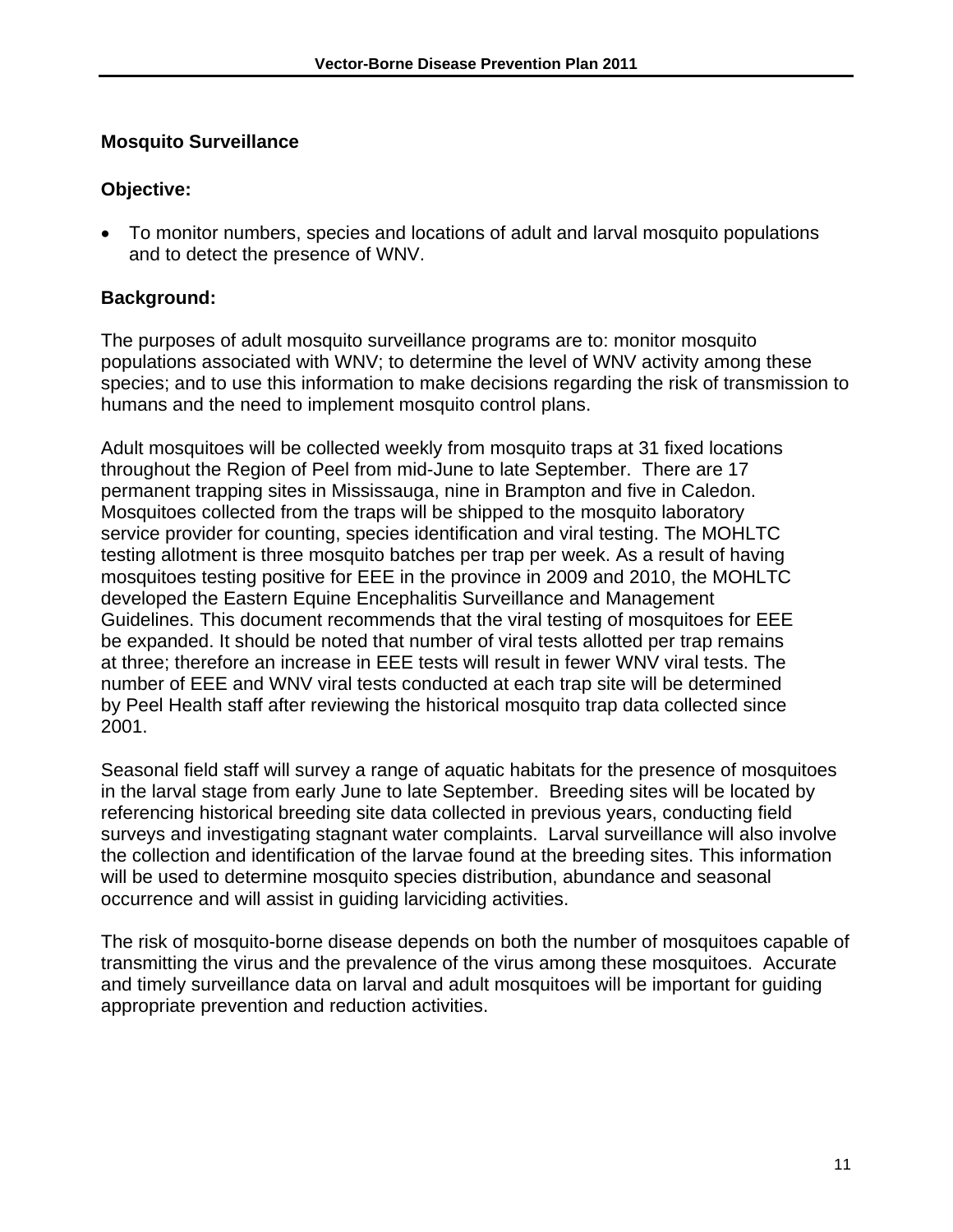- Peel Public Health will continue to work closely with other agencies to collect and map information on potential mosquito-breeding habitats.
- Peel Public Health will regularly inspect priority breeding sites and sites referred for assessment for the presence of larvae.
- Peel Public Health will record and assess all stagnant water complaints reported by the public. Peel Public Health will inspect and monitor the stagnant water reported on public property. Stagnant water reported on private property will continue to be referred to the municipal property standards by-law officers. A stagnant water reporting form is available on the Peel VBD website to allow the public to make online submissions.
- From mid-June to late September, Peel Public Health will trap adult mosquitoes at 31 permanent sites throughout the three municipalities. Mosquitoes will be collected using CDC miniature light traps. The trapping season may be lengthened or shortened depending on the weather and the results of surveillance. Adult mosquitoes will be sent to the mosquito laboratory service provider for testing and speciation. The number of WNV viral tests conducted at each trap site will be determined by Peel Public Health staff after reviewing the historical mosquito trap data collected since 2001.
- Peel Public Health will continue to monitor the prevalence and distribution of invasive mosquito species such as *Ochlerotatus japonicus* and *Stegomyia albopictus* (Asian tiger mosquito). These two mosquito species are of concern as they are competent WNV vectors.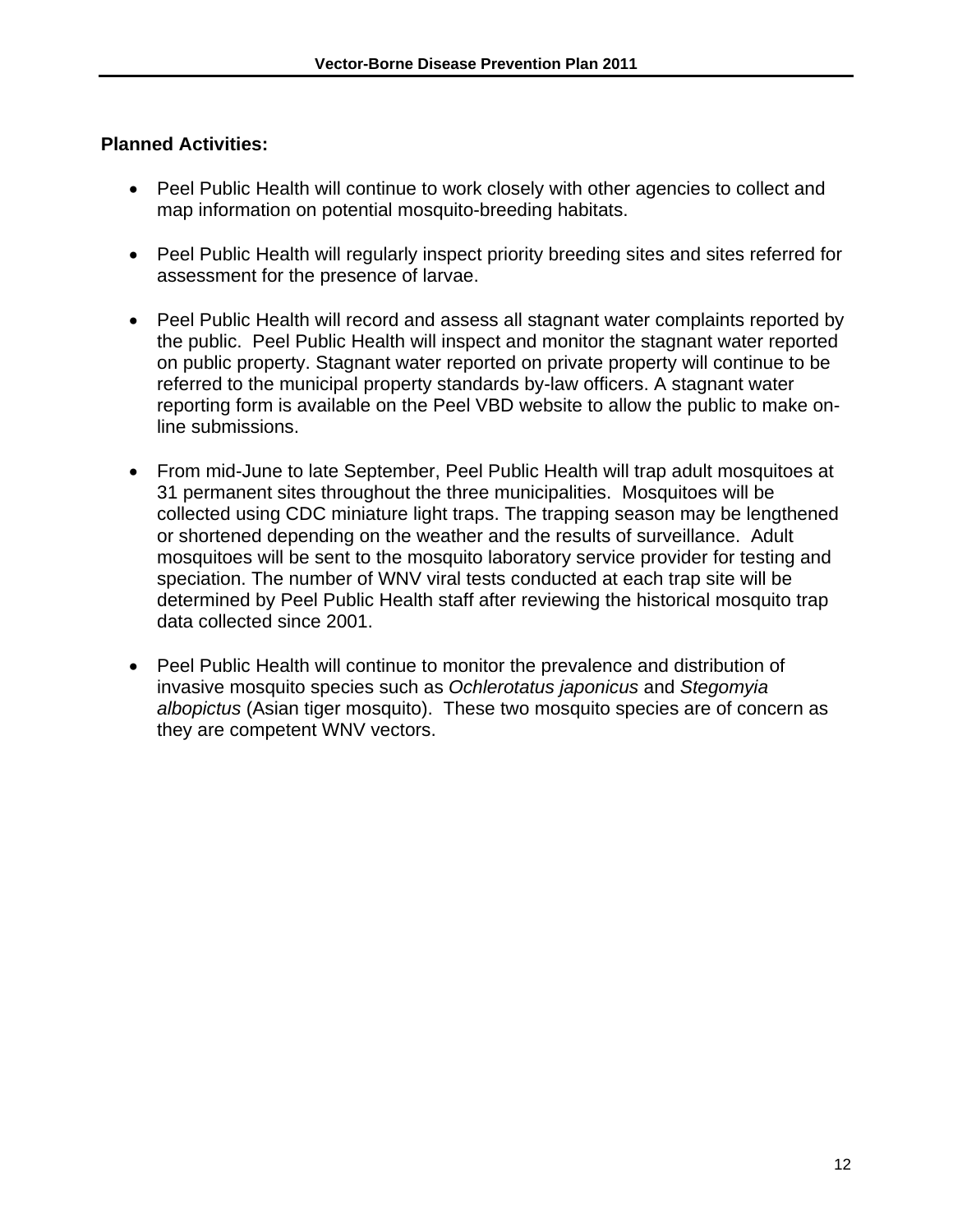## **Pesticide Effects Surveillance**

# **Objective:**

 To identify any unplanned impacts of pesticides used in mosquito control on human or ecosystem health.

# **Background:**

In 2011, selective larviciding to reduce WNV vector mosquito numbers will continue. Results from the Ministry of the Environment pesticide surveillance studies that have been conducted in previous years have not indicated any environmental or health concerns associated with the larvicide products used. It is not expected that larviciding carried out as planned will have any adverse impact on human health, or any significant adverse impact on the environment. Peel Public Health will continue to work with other agencies to ensure our larviciding program does not negatively impact the ecosystem. Peel Public Health will also continue to use larvicide products that have been identified as having the least environmental impact. A contingency plan for adult mosquito reduction will include a plan for spraying of chemical pesticides if required to protect public health. All possible measures will be taken to prevent any adverse impacts of adulticiding on human health.

- Peel Public Health will work with other municipalities, conservation authorities and the Ontario Ministry of the Environment to evaluate the impact of pesticide application on the environment, and target and non-target species.
- Peel Public Health will collaborate with hospital emergency rooms and physicians to carry out surveillance for illness potentially associated with pesticide exposure.
- The Environmental Health Customer Contact Centre will track calls related to concerns attributed to pesticides.
- Peel Public Health will conduct field inspections to verify the service provider contracted to conduct larviciding in Peel is applying the larvicides in accordance with Ministry of Environment regulations.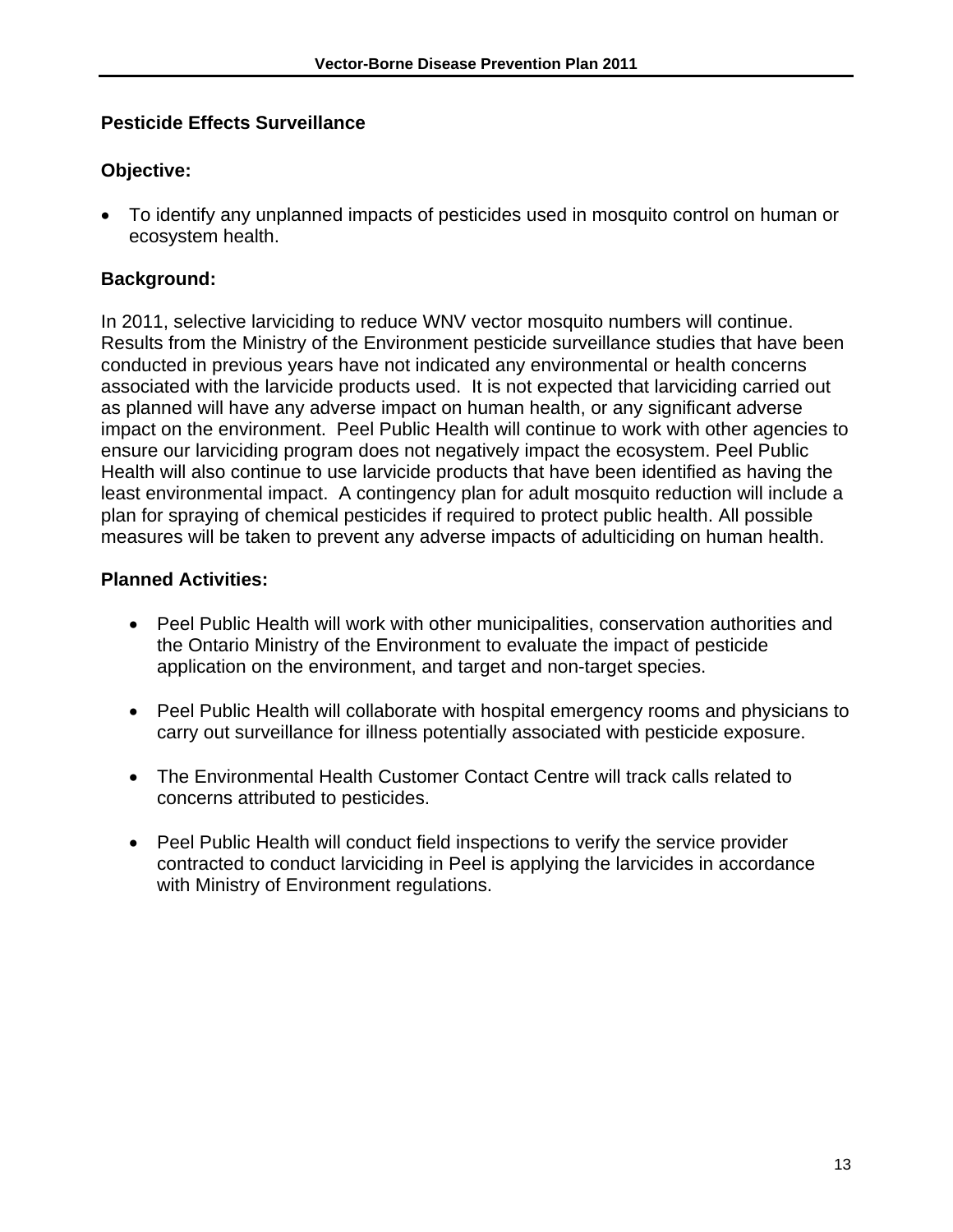## **Larval Mosquito Reduction**

#### **Objective:**

 To reduce the abundance of adult mosquitoes of the *Culex* species through the use of Integrated Mosquito Management (IMM) practices.

# **Background:**

All mosquitoes begin their life in water. This offers an opportunity to reduce the number of mosquitoes in an efficient way before the adult mosquitoes emerge and become widely dispersed.

Although approximately 40 species of mosquitoes are found in Peel, only a few are important in the transmission of WNV. *Culex pipiens* and *Culex restuans* are the most important mosquito species in the transmission of WNV. They are two of the most common mosquitoes found in urban and suburban areas. They breed quickly and use standing or slow-moving water containing decaying organic materials to lay their eggs. Prime breeding sites include roadside catch basins, ditches, discarded tires left outdoors, poorly maintained swimming and wading pools, clogged rain gutters and eaves troughs, containers left outdoors to collect water, and other collections of stagnant water that last for a week or more. Catch basins are an especially important environment since the majority of catch basins inspected in Peel have been found to contain mosquito larvae. This is supported by findings in other nearby jurisdictions.

Breeding of these mosquitoes can be prevented by either eliminating stagnant water (source reduction), changing the environment to be less hospitable for mosquito breeding, or treating the water with larvicide to prevent mosquitoes from developing. Habitat modification can include changing the physical environment such as improving drainage or introducing predators. An Integrated Mosquito Management approach makes use of a range of larval control strategies as appropriate to the situation.

Where *Culex* mosquito breeding cannot be effectively reduced by other means, larvicides will be employed. The larvicides that will be used in the Region of Peel are *Bacillus sphaericus* (Bs), *Bacillus thuringiensis* var. *israelensis* (Bti) and methoprene (Altosid®).

Methoprene is a synthetic insect growth regulator which interferes with the development of mosquito larvae into adults. It has been widely used over a period of many years, and its effectiveness and environmental impact have been extensively studied and documented. It has been investigated and approved by the federal Pest Management Regulatory Agency for mosquito larviciding in Canada. Methoprene has very little non-target species toxicity, and poses no risk to the health of mammals, including humans. It degrades rapidly in water, particularly in the presence of sunlight. Methoprene has a number of features which makes it the preferred larvicide for catch basins. It is highly effective against the mosquitoes found in catch basins (*Culex pipiens* and *Culex restuans*) and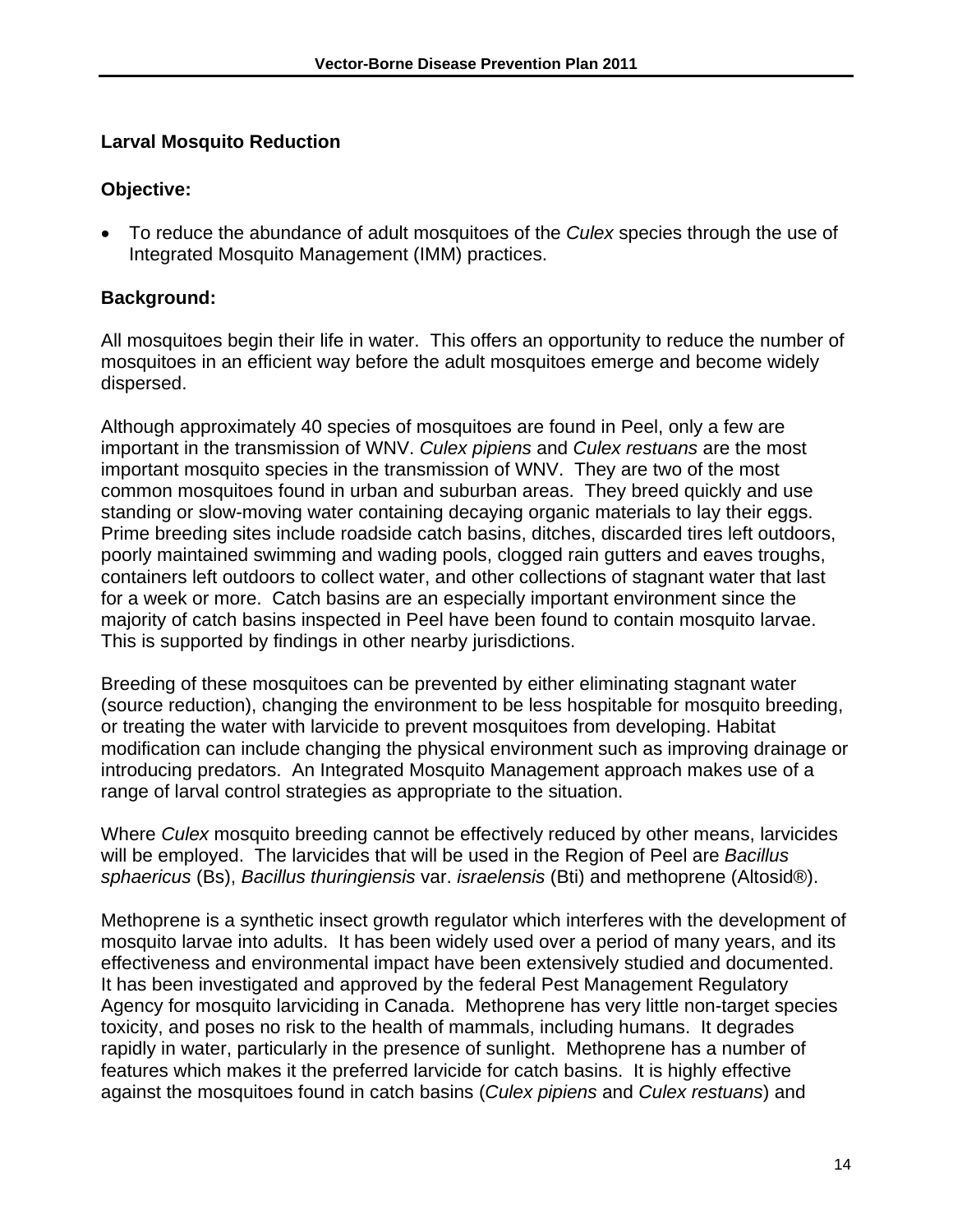works well in water high in organic material. Sustained release formulations are available so that the application in catch basins will only be necessary every three weeks.

Bti is a biological pesticide which kills mosquito larvae before they develop into adults. Like methoprene, Bti has been extensively used, studied and regulated. It is more selective for mosquito larvae than methoprene, and so has less impact on other insect species. However, this larvicide is not very effective in water bodies with high levels of organic matter, particularly in catch basins. Bti will be used in surface water breeding sites where impacts on species other than mosquitoes are more of a concern.

Another biological larvicide that is approved by the Pest Management Regulatory Agency to control mosquito larvae in Canada is *Bacillus sphaericus* (Bs). The Ministry of Environment permits the use of this larvicide in both catch basins and surface water breeding sites. The active ingredients in *Bacillus sphaericus* and *Bti* are naturally occurring soil bacteria. Both products have a similar mode of action; larvae ingest the larvicide, consisting of *Bti* or *Bs* spores and the bacteria damage the gut of the mosquito larvae, causing the larvae to starve to death. *Bacillus sphaericus* provides mosquito control over a period of time, while *Bti*, although fast acting, does will not provide extended control. *Bacillus sphaericus*, unlike *Bti*, is effective in controlling mosquito larvae in high organic environments like catch basins. *Bacillus sphaericus* has been used in Peel to treat catch basins that drain directly into sensitive sites as well as some selected surface water sites since 2005. *Bacillus sphaericus* will continue to be used for these purposes in 2011.

To ensure a coordinated approach when investigating stagnant water complaints Peel Public Health will continue to work closely with staff from the local municipalities. The Region of Peel Mosquito Control Task Force which includes staff from the Region of Peel, local area municipalities and conservation authorities, has developed standard practises and procedures to formalize complaint investigations. Sites located on public property will be investigated by the Region of Peel Vector-Borne Disease team. Stagnant water issues on private property will be addressed by the local by-law enforcement staff under the existing municipal property standard by-laws. In circumstances in which the private property owner does not comply with the municipal by-law orders, Peel Public Health will investigate and, if warranted, issue a notice or order under public health legislation.

The Task Force has endorsed Integrated Mosquito Management as a guiding principle for the control of mosquitoes in Peel. Based on the importance of *Culex pipiens* and *Culex restuans* in transmission of WNV, the Region of Peel Mosquito Control Task Force has identified the following habitats in Peel (in order of priority from highest to lowest in the accompanying table) and recommended control strategies: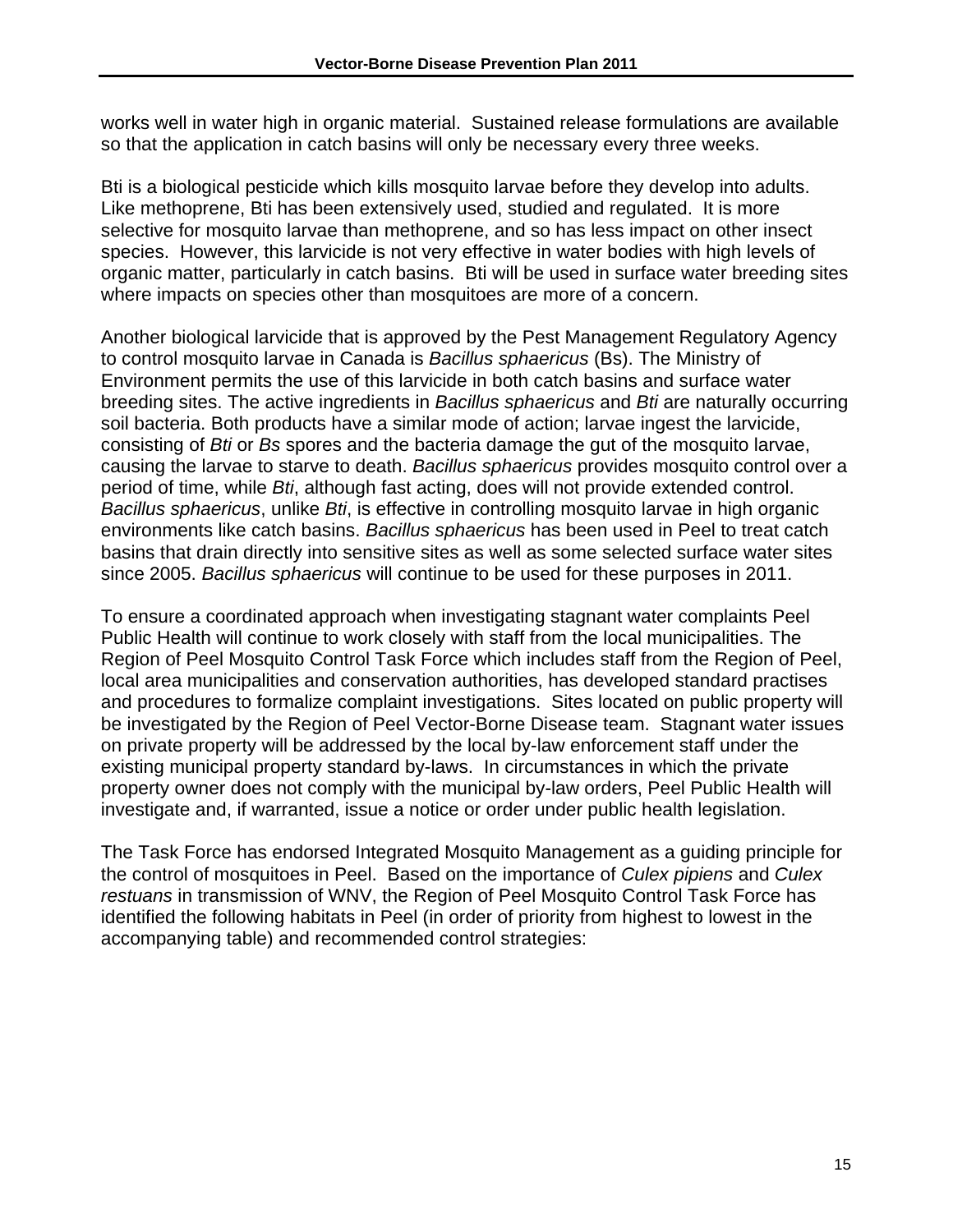| <b>Habitat</b>                                                             | <b>Recommended Control Strategy</b>                                                                                                                                                                                                          |
|----------------------------------------------------------------------------|----------------------------------------------------------------------------------------------------------------------------------------------------------------------------------------------------------------------------------------------|
| Roadside catch basins in urban and<br>suburban areas                       | Larvicide with methoprene - use Bacillus<br>sphaericus for those that drain directly into<br>environmentally sensitive areas                                                                                                                 |
| Artificial containers on public property                                   | Emphasize to municipal staff and volunteers<br>the importance of removing artificial<br>containers capable of promoting mosquito<br>breeding                                                                                                 |
| Artificial containers on private<br>property                               | Educational campaign for small breeding<br>sites. Education, enforcement of existing<br>property standards or public health legislation<br>if necessary for significant breeding sites on<br>residential or commercial/industrial properties |
| Roadside ditches                                                           | Site by site assessment – physical alteration<br>if feasible or larvicide if significant mosquito<br>breeding site                                                                                                                           |
| Storm water management ponds                                               | Site by site assessment, with habitat<br>modification or larviciding if significant<br>breeding site                                                                                                                                         |
| Natural areas<br>Swamps and marshes<br>$\bullet$<br>Creeks and floodplains | Site by site assessment, with improvement of<br>natural controls. Bti or Bacillus sphaericus will<br>be considered if mosquito breeding is<br>significant and not controlled by other means                                                  |

#### **Roadside Catch Basins**

Roadside catch basins are the major habitat in urban and suburban areas for *Culex pipiens* and *Culex restuans*, the main vectors of WNV. While each catch basin is small in and of itself, collectively they represent a large area of mosquito breeding habitat, free of natural predators.

To mitigate WNV, Peel Public Health will hire a licensed pesticide applicator to treat approximately 92,000 catch basins (roadside storm drains) using the larvicide methoprene with the cooperation of other departments in the Region of Peel, the Cities of Brampton, Mississauga and the Town of Caledon. Treatment of catch basins is a core part of WNV reduction programs in southern Ontario. Since catch basins are designed to hold water and do so for long periods of time, the only option for reducing mosquito numbers in a large number of catch basins is to larvicide. Methoprene is the recommended agent due to its effectiveness against mosquitoes, low anticipated effects on non-target organisms and the availability of formulations that provide sustained control for at least three weeks. Catch basins which drain directly into environmentally sensitive areas such as the Rattray Marsh, Cawthra Park or the Heart Lake wetland complex will be treated with the biological larvicide *Bacillus sphaericus* (Vectolex). Alternatives such as flushing with water or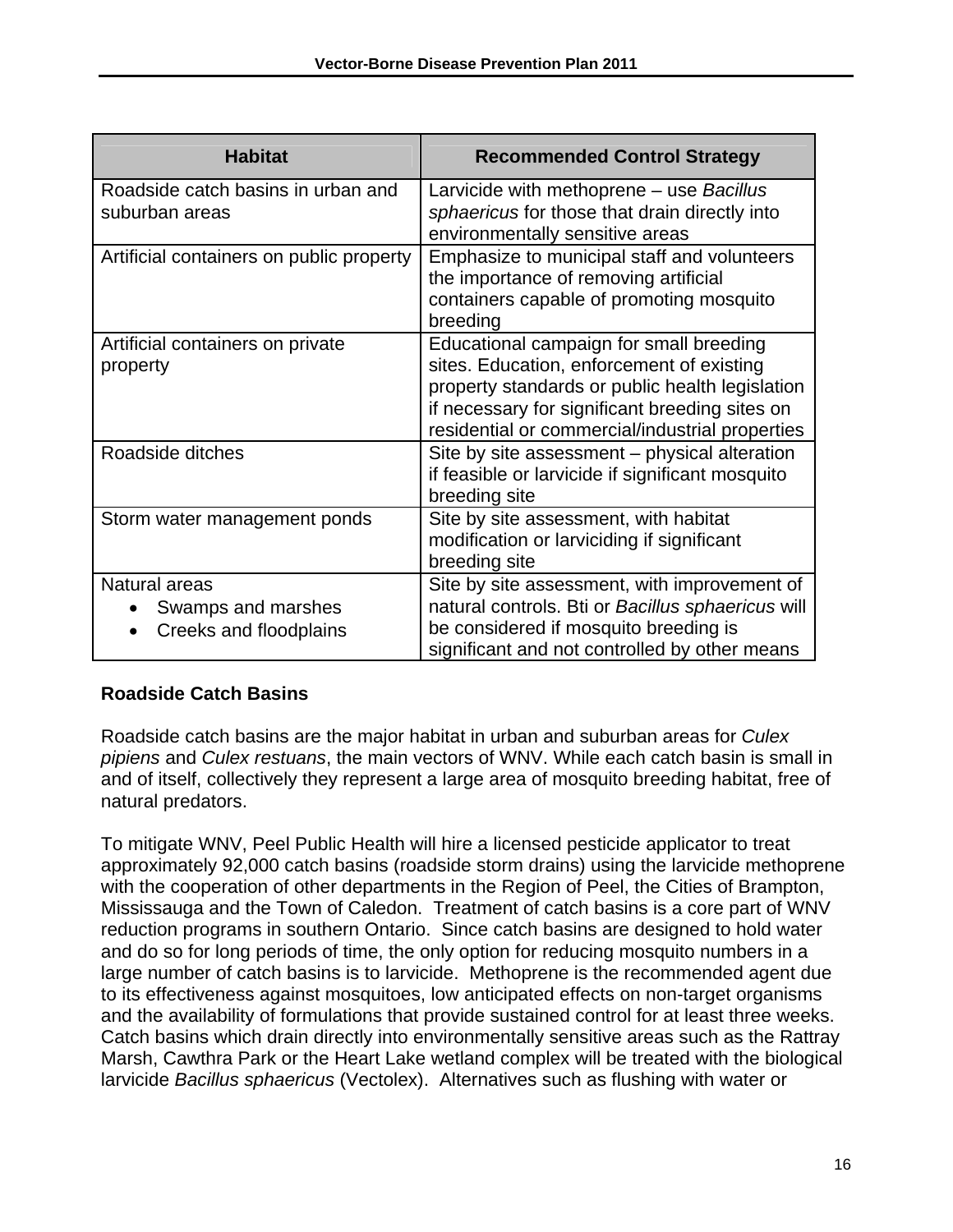vacuuming catch basins have been found to be ineffective tools for control as larvae are found within a matter of days after a vacuuming or flushing.

Peel Public Health will ensure the catch basin larviciding program is in compliance with Ministry of the Environment regulations and guidelines.

As was done in previous years, the Medical Officer of Health will issue an Order to each local municipality directing them to assist in and facilitate the application of larvicides to catch basins.

# **Artificial Containers**

Artificial containers such as tires, buckets, and unused swimming pools collect rainwater. Besides other sanitation concerns, they are ideal breeding sites for certain mosquito species due to the lack of predators. They may be especially productive when located in a heavily vegetated area. On public lands, there are already programs for waste removal and some ongoing volunteer programs exist to clean up parks and ravines. Reorientation of these efforts to emphasize removal of garbage that promotes mosquito breeding may be sufficient to significantly reduce this habitat.

A large percentage of the land area in Peel is privately owned. Prime breeding sites here include discarded tires left outdoors, clogged rain gutters, unused swimming pools and plastic wading pools, and pails and barrels containing stagnant water. Every residential and commercial property owner should regularly inspect their property and buildings to determine if conditions are conducive to mosquito breeding and endeavour to eliminate those conditions. The public education campaign in 2011 will continue to highlight the need for Peel property owners to eliminate potential mosquito-breeding sites on private property. Municipal or regional staff will become aware through regular service delivery or by public complaint of significant collections of stagnant water lasting more than a week (e.g. unused swimming pools, large collections of tires or other refuse). Cleanup will be accomplished through property owner education, or failing that, through enforcement of existing property standards by-laws or public health legislation. If required, Peel Public Health will assess for the presence of mosquito larvae. Small accumulations of stagnant water, such as in a birdbath or children's toys left outside, will be dealt with by education alone.

# **Roadside Ditches**

Peel Public Health staff found a number of roadside ditches that contained vector mosquito larvae in 2010. Last year, roadside ditches received more larvicide treatments than any other surface water breeding site in Peel. The most effective way to prevent breeding is to eliminate the stagnant water through improved grading and drainage. This can be an expensive venture and should only be undertaken if the site is large and likely to be a problem on a continual basis. Municipal roadside ditches that hold water for longer than seven days in the summer months will be referred to the local roads departments for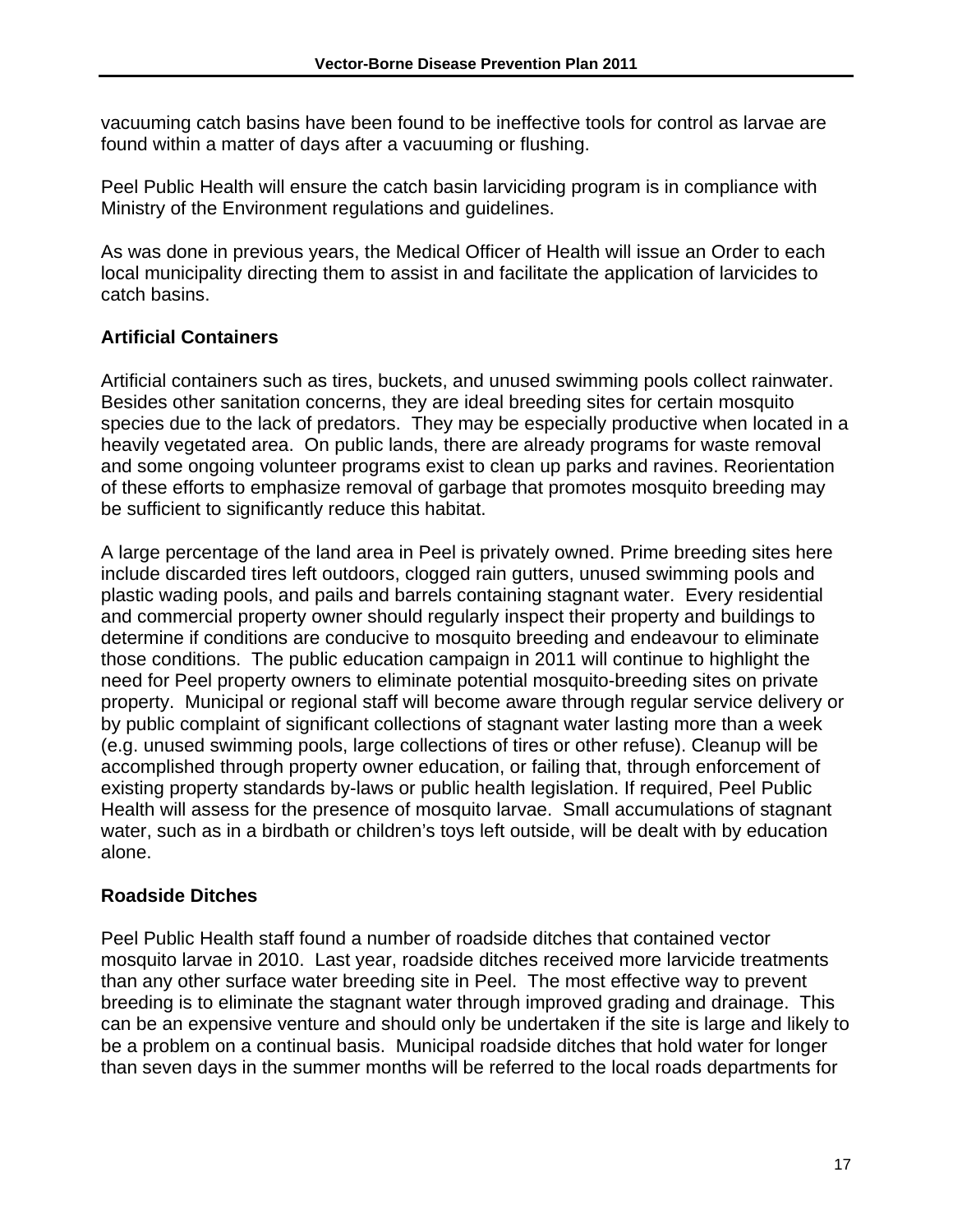assessment and remediation. In the meantime, ditches containing mosquito larvae will be treated with Bti or *Bacillus sphaericus*.

#### **Storm Water Management Ponds**

Larval surveillance has revealed that these sites do not support significant numbers of mosquito larvae. If larvae were found in ponds that constantly held water, it was generally only in small isolated areas that were surrounded with heavy vegetation. In ponds that were designed to hold water for only short periods of time, larvae were located in recessed areas that did not drain properly. In 2010, isolated areas of 13 storm management ponds received treatment; 10 in Mississauga and three in Brampton.

As in previous years, storm water management ponds will be monitored for mosquito larvae. If significant mosquito breeding is found at a site despite the use of other measures, Bti or *Bacillus sphaericus* will be used as part of an Integrated Mosquito Management approach.

#### **Natural Areas**

Natural areas present special challenges and concerns for mosquito control. Any intervention in these areas must take care not to unnecessarily disrupt the existing ecosystem. Areas of open or flowing water do not make good mosquito breeding habitats. However, areas where there are temporary pools are believed to be the most important. Natural areas such as swamps, marshes, creeks and their floodplains breed mosquitoes of many different species. While many mosquitoes may be present, most are not important vectors of WNV. For example, the large number of *Aedes* mosquitoes that emerge in the spring are thought to play little if any role in WNV transmission. Another difficulty is that many areas of stagnant water that produce mosquitoes are present for only a week or so following a rain.

The approach to mosquito control in natural areas in the Region of Peel for 2011 will involve assessment of breeding sites and larval monitoring to determine numbers and species important to WNV transmission. Response will be based on these assessment results and may involve improving natural controls, altering water flows if it does not damage the natural ecosystem and application of Bti or *Bacillus sphaericus* if other measures are insufficient to control mosquito breeding. In environmentally sensitive areas such as the Rattray Marsh, Cawthra Woods and the Heart Lake wetland complex, Peel Public Health will follow the special process that has been developed by the Ministry of Natural Resources. It involves key provincial and federal agencies making recommendations on how to manage each specific site so as to minimize the impacts on rare and sensitive species present there.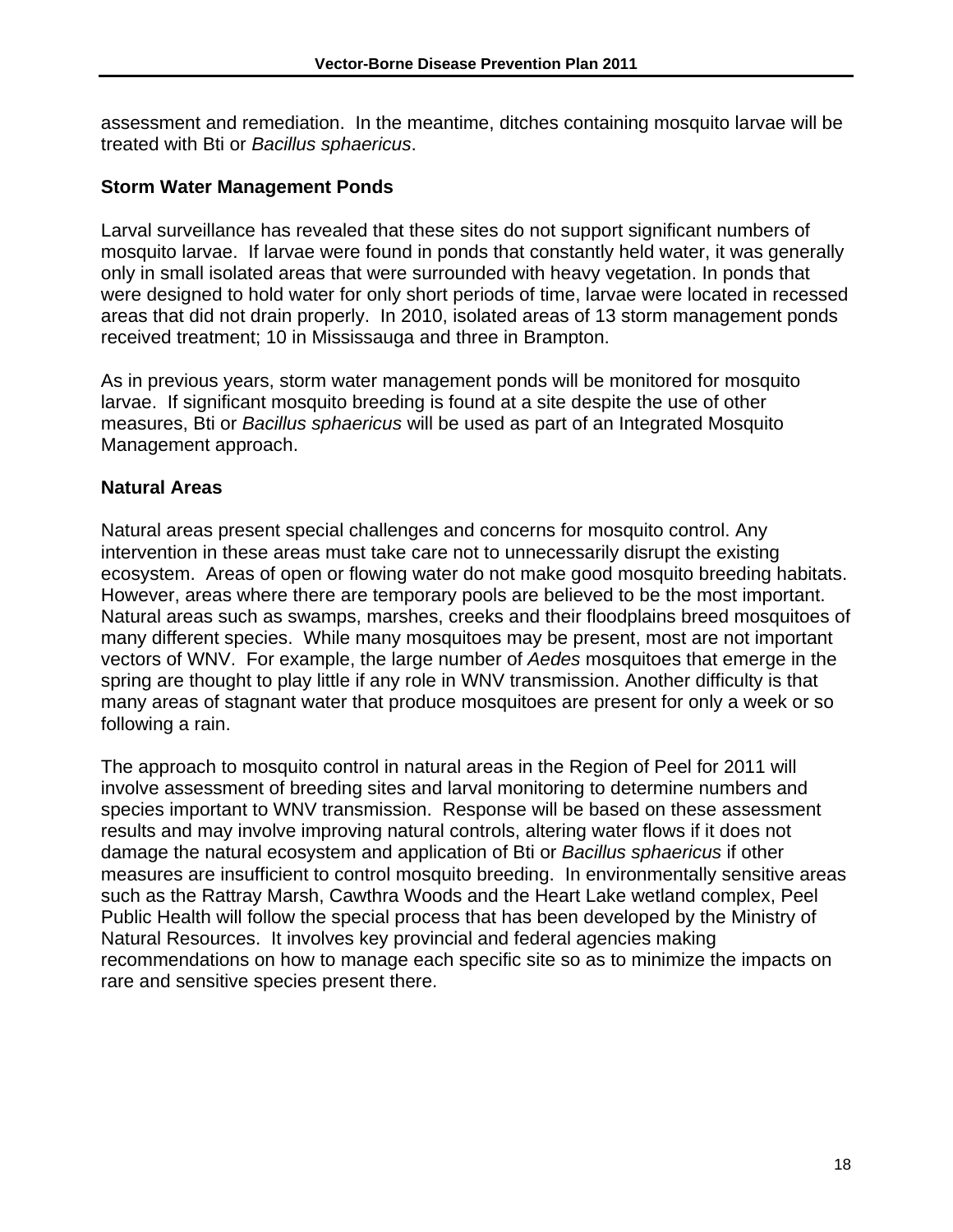- Public education materials will encourage residents and property owners to eliminate mosquito breeding sites on private property.
- Peel Public Health will work with municipal departments and volunteer groups to ensure that existing sanitation and waste removal on public property (including green areas such as parks, cemeteries, golf courses) places emphasis on removing garbage that promotes mosquito breeding (e.g. tires, pails, etc).
- Reports of stagnant water on private property will be assessed as per the usual practice by property standards officers. Small sites will be dealt with through education. Potential breeding sites which are not cleaned up will be assessed by Peel Public Health for mosquito breeding, and if significant, pursued through local property standards by-laws or public health legislation, as appropriate.
- Peel Public Health and other agencies will identify areas of stagnant water associated with surface grading problems, road construction, clogged sewers and catch basins and obstructed waterways that are serving as mosquito-breeding habitat. These areas will be assessed on a site specific basis as they are identified and may be treated with larvicide. Remediation will be performed if possible.
- The larvicide methoprene will be applied to approximately 92,000 roadside catch basins in Brampton, Mississauga, and in the towns, villages and rural subdivisions of Caledon. It is anticipated that this will consist of four applications starting in June and ending in late August. Since 2004, catch basins in green spaces of municipal parks were included in the larviciding program as were catch basins on properties owned and/or managed by the Region of Peel. Applications will continue to be conducted at these locations in 2011.
- Backyard catch basins will be only be treated upon the request of the home owner. A consent form must be signed by the home owner prior to treatment. Methoprene will be the larvicide used to treat backyard catch basins.
- In catch basins draining directly into environmentally sensitive areas, the biological larvicide *Bacillus sphaericus* will be used.
- Peel Public Health, in collaboration with local conservation authorities and parks departments, will monitor natural areas for mosquito larvae. Where possible, natural controls will be enhanced. Larvicide (Bti) and/or *Bacillus sphaericus* will be applied on a site specific basis if sufficient numbers of mosquitoes implicated in the transmission of WNV are found, in compliance with Ministry of the Environment and Ministry of Natural Resources requirements.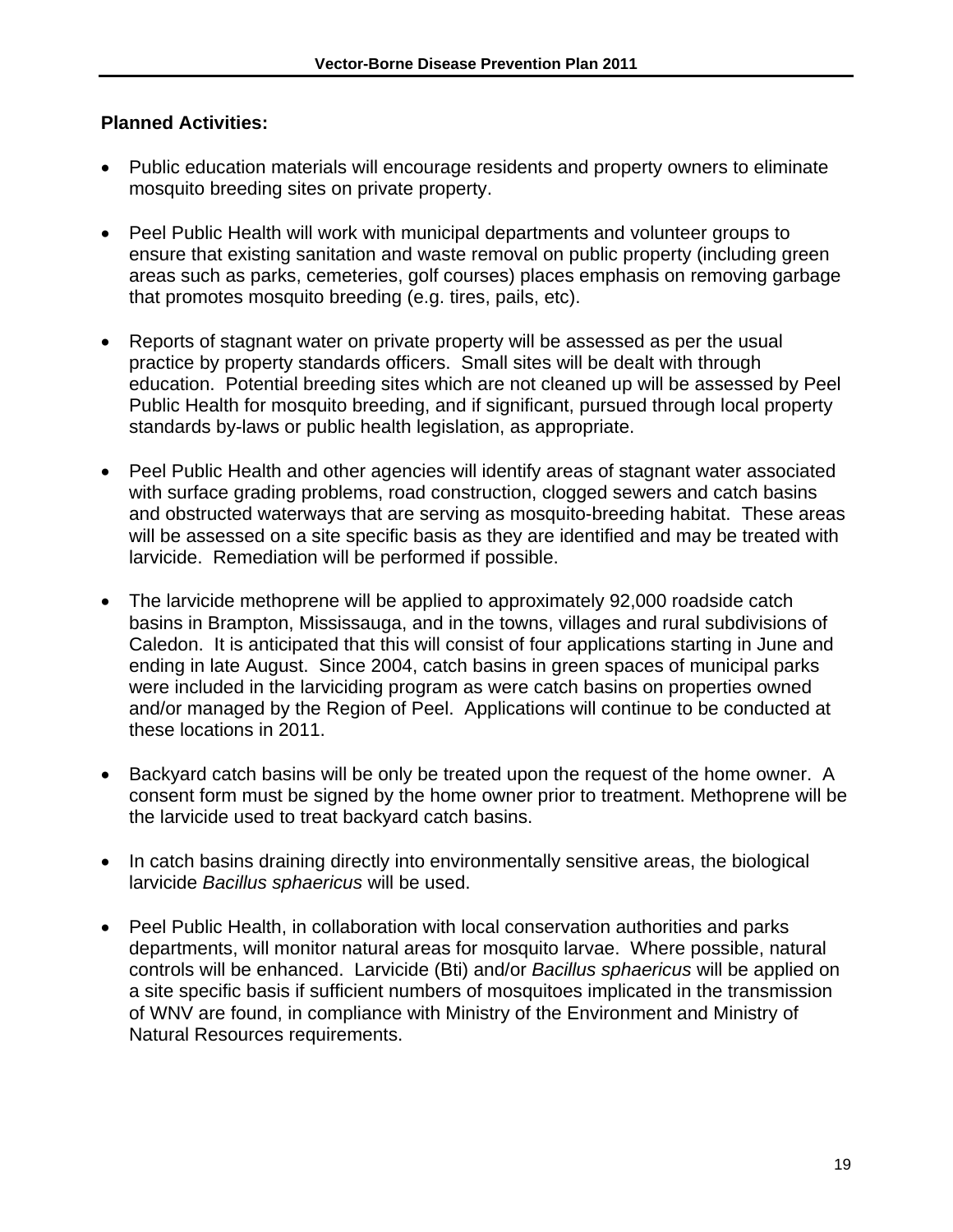# **Adult Mosquito Reduction**

#### **Objective:**

 To reduce the abundance of adult mosquitoes in areas of elevated risk to human health from WNV through the judicious use of pesticides.

# **Background:**

The application of chemicals to kill adult mosquitoes by ground or aerial application is called adulticiding. Adulticiding would only be considered in Peel if there was a significant risk to human health. Adulticides are typically applied as an Ultra-Low-Volume (ULV) spray, where small amounts of insecticide are dispersed either by truck-mounted equipment or from fixed-wing or rotary aircraft. For effective adult mosquito reduction, the fine ULV droplets must drift through the habitat and come in contact with flying mosquitoes. Adulticiding is the least efficient mosquito control technique since adult mosquitoes are widely dispersed and the pesticide has to make contact with the mosquito in order to kill it. Nevertheless, targeted adulticiding, based on surveillance data, is an extremely important part of any Integrated Mosquito Management (IMM) program. If an outbreak of WNV in people is occurring or imminent, it means that large numbers of WNV infected adult mosquitoes are likely present. This risk can only be mitigated in the short term through adult mosquito reduction.

During the WNV season, Peel Public Health will conduct a weekly risk assessment based on surveillance information to identify the relative risk of human infection in Peel. Prior to any decision to apply adulticides, a number of factors will be considered in the context of mosquito and WNV biology to assess the level of risk to human health:

- Mosquito species distribution, density and trends to see if mosquito populations are those known to transmit WNV and if they are present at a high or low level.
- The level of WNV present in mosquitoes the presence of WNV in a high proportion of mosquitoes, especially those known to bite humans, is of greatest concern.
- Density and proximity of human populations to positive findings of WNV.
- The time of year human cases of WNV typically are greatest in the last two weeks of August and the first two weeks of September. Therefore, indications of high WNV activity prior to this time are of much greater concern than those after it.
- Weather certain conditions are necessary in order for adulticides to be applied effectively. Some forecasts may predict conditions that would result in a rapid decline in mosquito numbers making adulticiding unnecessary.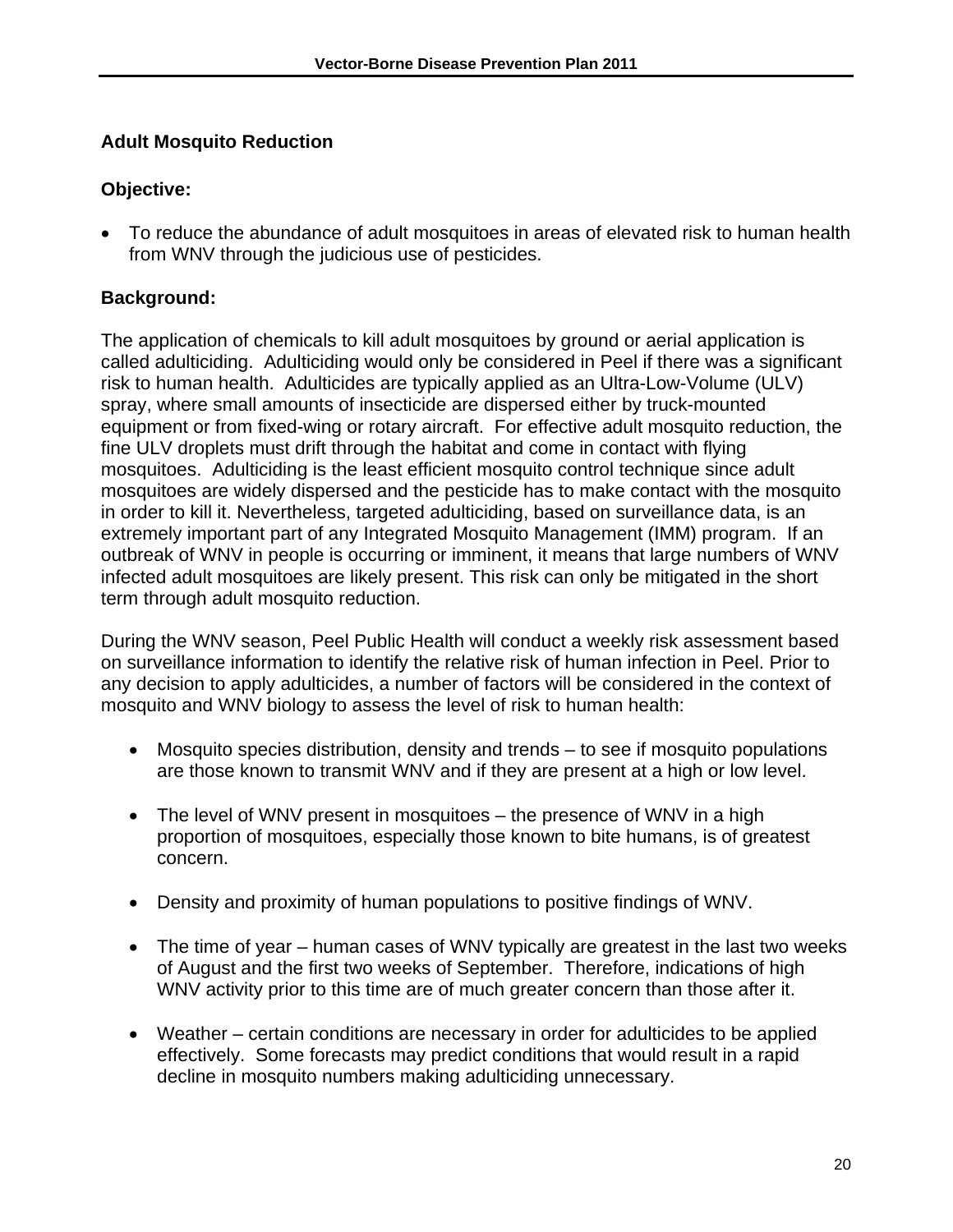The distribution of human cases in Peel and in other jurisdictions in the current year compared to past experience.

Because of the large number of factors, the decision to adulticide will be made on a caseby-case basis. The MOHLTC will be consulted prior to the initiation of any adulticiding activity. Every effort will be made to target this intervention to specific areas of risk and not an entire city or the entire Region and only when deemed necessary.

Adulticiding would be conducted using a truck-mounted unit. Application by aircraft is not being considered at this time. The adulticiding agent of choice will be Malathion.

- Adulticiding decisions will be made on a case-by-case basis according to the level of human risk of WNV.
- If necessary, Peel Public Health would use Malathion for adult mosquito control. Peel Public Health will annually review the availability, health impact and effectiveness information of pesticides. Any product will be applied in compliance with local, provincial and federal laws and regulations.
- The public will be notified of adulticide locations and schedules in advance, which will allow sufficient time to take any necessary precautions to reduce pesticide exposure (see Public Education and Community Outreach).
- Information will be released at least 48 hours in advance through the media, the Peel Public Health website, Environmental Health Customer Contact Centre and pertinent municipal and community organizations and the Ontario Regional Poison Control Centre in accordance with MOE requirements.
- Hospitals will be notified regarding the adulticiding schedule. Information on the pesticide that will be used will be provided to the public, physicians and other health care providers.
- Elected officials will be notified immediately once the Medical Officer of Health has made the decision to adulticide.
- Adult mosquito reduction measures will be scheduled when mosquitoes are active and when weather conditions are conducive to its success.
- Peel Public Health will monitor and assess control activities for any potential environmental and health effects through several measures which may include preand post-spray environmental sampling and addressing pesticide exposure complaints received by Peel Public Health.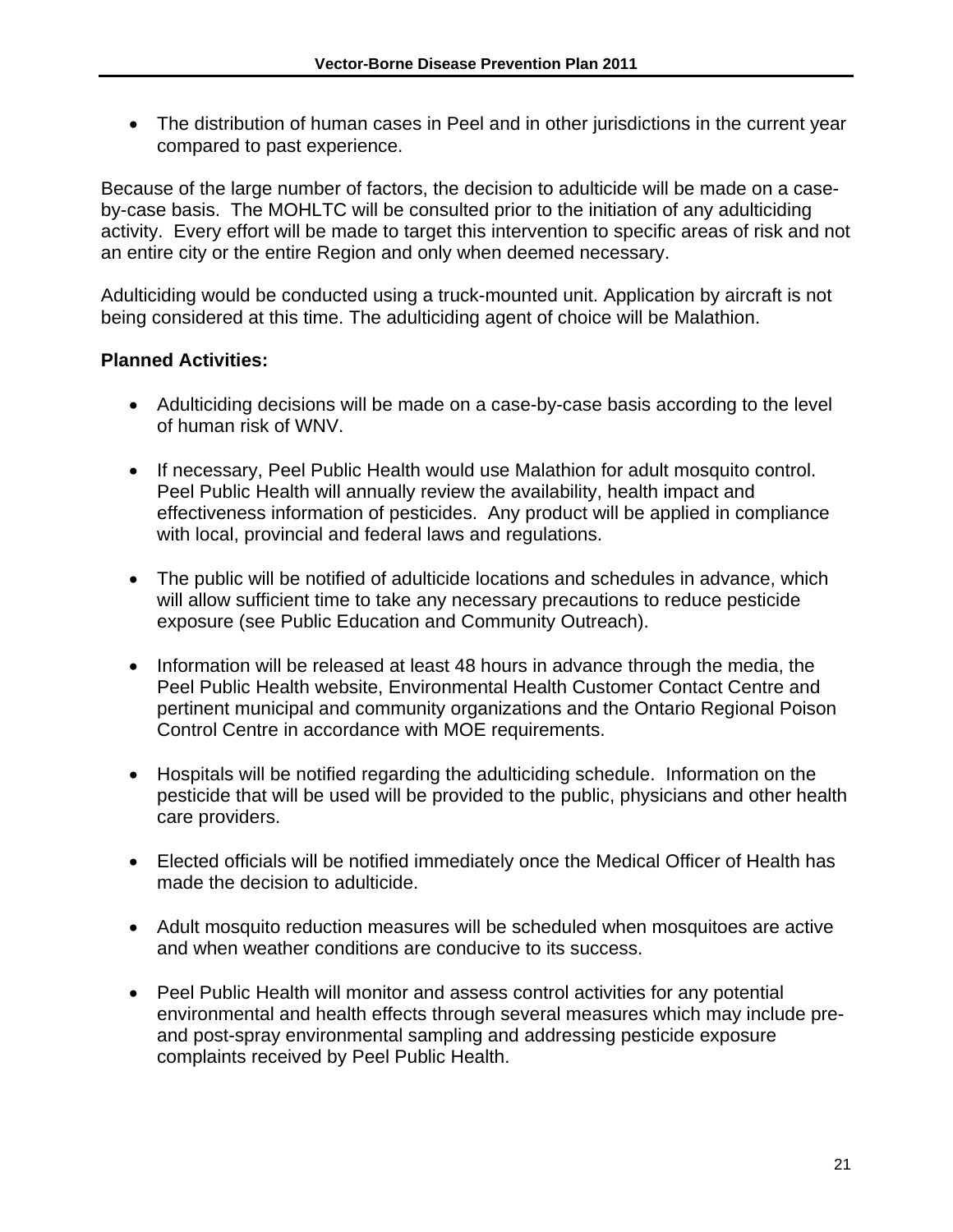#### **Lyme disease**

Lyme disease was first recognized in the United States in 1975, following an outbreak of juvenile rheumatoid arthritis near the community of Lyme, Connecticut. The first reported case in Canada occurred in 1984.

Lyme disease is passed to humans through the bite of certain types of ticks that are infected with a bacterium called *Borrelia burgdorferi*. In Ontario, the disease is spread by the black-legged tick, sometimes called the deer tick. There are areas in which the bacteria is endemic, meaning the disease is well established and present more or less continually in that region. The endemic areas in Ontario include areas in the southern and eastern parts of the province. It should be noted that ticks can be spread by birds, in particular songbirds that feed off the ground. Because these birds are migratory, there is the potential for new populations of the ticks to spread across the province. Therefore, one does not necessarily have to be in an endemic or high-risk area to be at risk of encountering ticks and the disease.

To date, an established black-legged tick population has not been identified in the region of Peel. In 2010, Peel Public Health did not conduct active tick surveillance but did undertake passive surveillance by examining ticks brought into Peel Public Health offices by the public. Eight tick samples were submitted to Peel Public Health. Specimens associated with human contact were submitted to the Central Public Health Laboratory (CPHL) in Toronto for species confirmation. The three ticks identified as black-legged ticks were sent to the Public Health Agency of Canada's (PHAC) National Microbiology Laboratory in Winnipeg for Lyme disease testing. One lab report was received from PHAC indicating that a tick was positive for *Borrelia burgdorferi*. It should be noted that all the black-legged tick specimens submitted by Peel residents were collected from endemic areas outside of Peel.

Lyme disease is a reportable disease in Ontario. As a result, Peel Public Health staff investigates all potential cases of Lyme disease cases among residents in Peel. To date there has not been a confirmed human case that was locally acquired in Peel. Below is the number of Peel residents that have contracted Lyme disease since 2001.

| Year | Cases |
|------|-------|
| 2001 |       |
| 2002 | 2     |
| 2003 | 2     |
| 2004 | 3     |
| 2005 | 3     |
| 2006 | 8     |
| 2007 | 5     |
| 2008 | 18    |
| 2009 |       |
| 2010 | 2     |

#### **Lyme disease Cases in the Region of Peel, 2001 - 2010**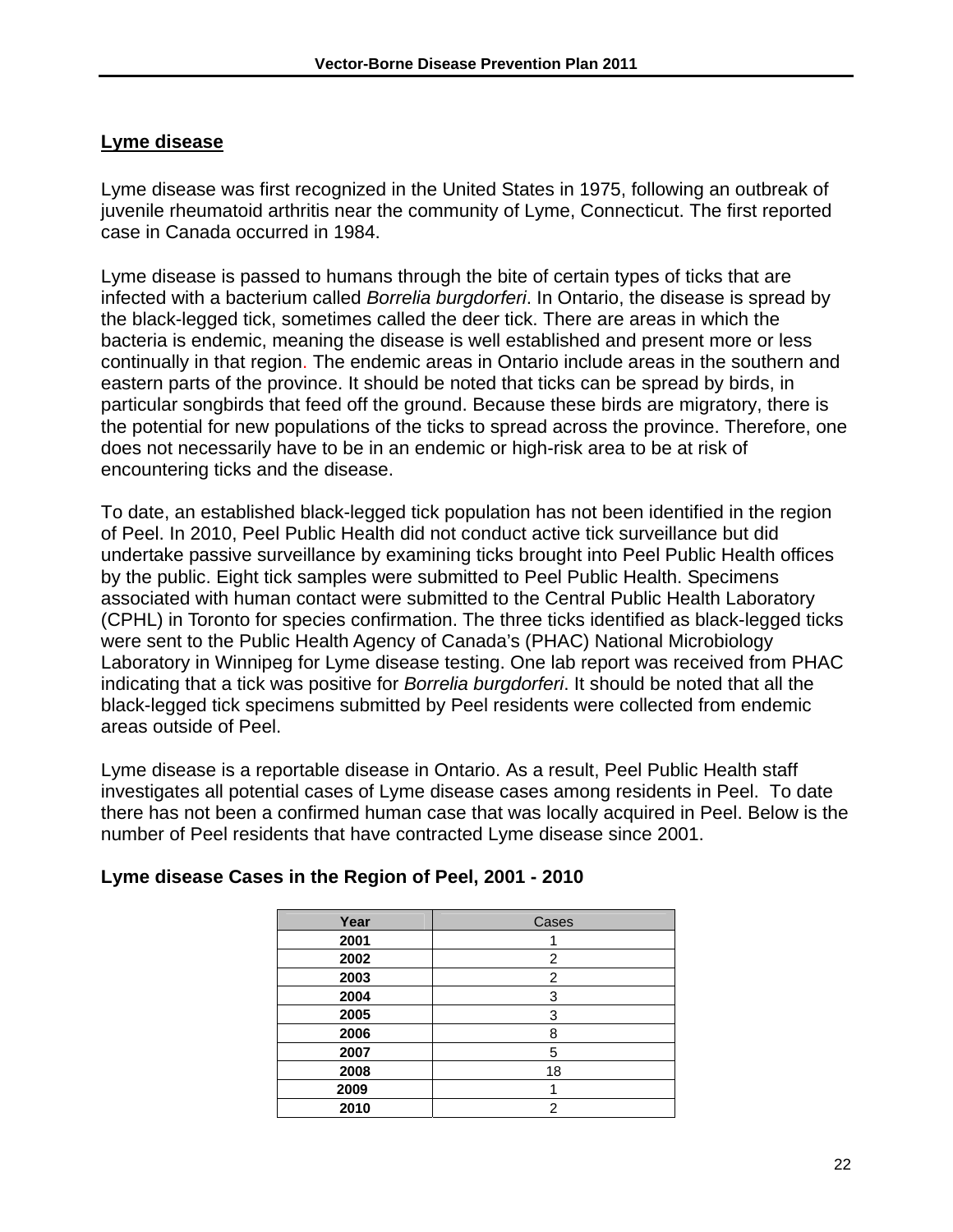#### **Lyme disease Surveillance Plan 2011**

Every case of Lyme disease must be reported to the local health unit as it is both a reportable and communicable disease under the *Ontario Health Protection and Promotion Act*. Public health inspectors in Peel will investigate every report of Lyme disease received. The standard investigation will include confirming the diagnosis, collecting demographic data, determining location of exposure and investigating possible epidemiological links among cases. This will be accomplished by completing the Ministry of Health and Long-Term Care Lyme Disease Human Case Investigation Report which will be entered into the provincial Outbreak Module of the integrated Public Health Information System (iPHIS).

There are areas in Ontario that are considered high risk for Lyme disease because the bacteria have consistently been found in black-legged ticks from these areas. The endemic areas in Ontario include Long Point Provincial Park, Turkey Point Provincial Park, Rondeau Provincial Park, Point Pelee National Park, Prince Edward Point National Wildlife Area, Wainfleet Bog Conservation Area, and in the St. Lawrence Islands National Park. There are concerns that changes to climatic conditions such as warmer seasons could lead to conditions that are favourable for the establishment of black-legged tick populations in many parts of the province. At this point, Peel Public Health's passive and active tick surveillance activities have not revealed any evidence to indicate that an established population of black-legged ticks is present in Peel.

In 2011, Peel Public Health will continue to examine ticks submitted by Peel residents to identify sites where black-legged ticks are present. If an establishing tick population is identified or there is evidence of a confirmed case of Lyme disease that has been acquired locally, then active surveillance including tick dragging will be undertaken.

Tick specimens that are collected through submissions by the public or through active surveillance will be shipped to the provincial Central Public Health Laboratory (CPHL) for species identification. The CPHL will send the identified ticks to the Public Health Agency of Canada's National Microbiology Laboratory for Lyme disease testing. Only the blacklegged tick, *Ixodes scapularis,* will be tested for Lyme disease. Test results will determine the need for enhanced surveillance, increased public education or risk communication activities.

- If an established tick population is identified or there is evidence of a confirmed case of Lyme disease that has been acquired locally, then active surveillance including tick dragging will be undertaken.
- An overview of the 2011 Vector-Borne program including Lyme disease surveillance activities will be placed in the spring edition of the Health Services' Councillor Update.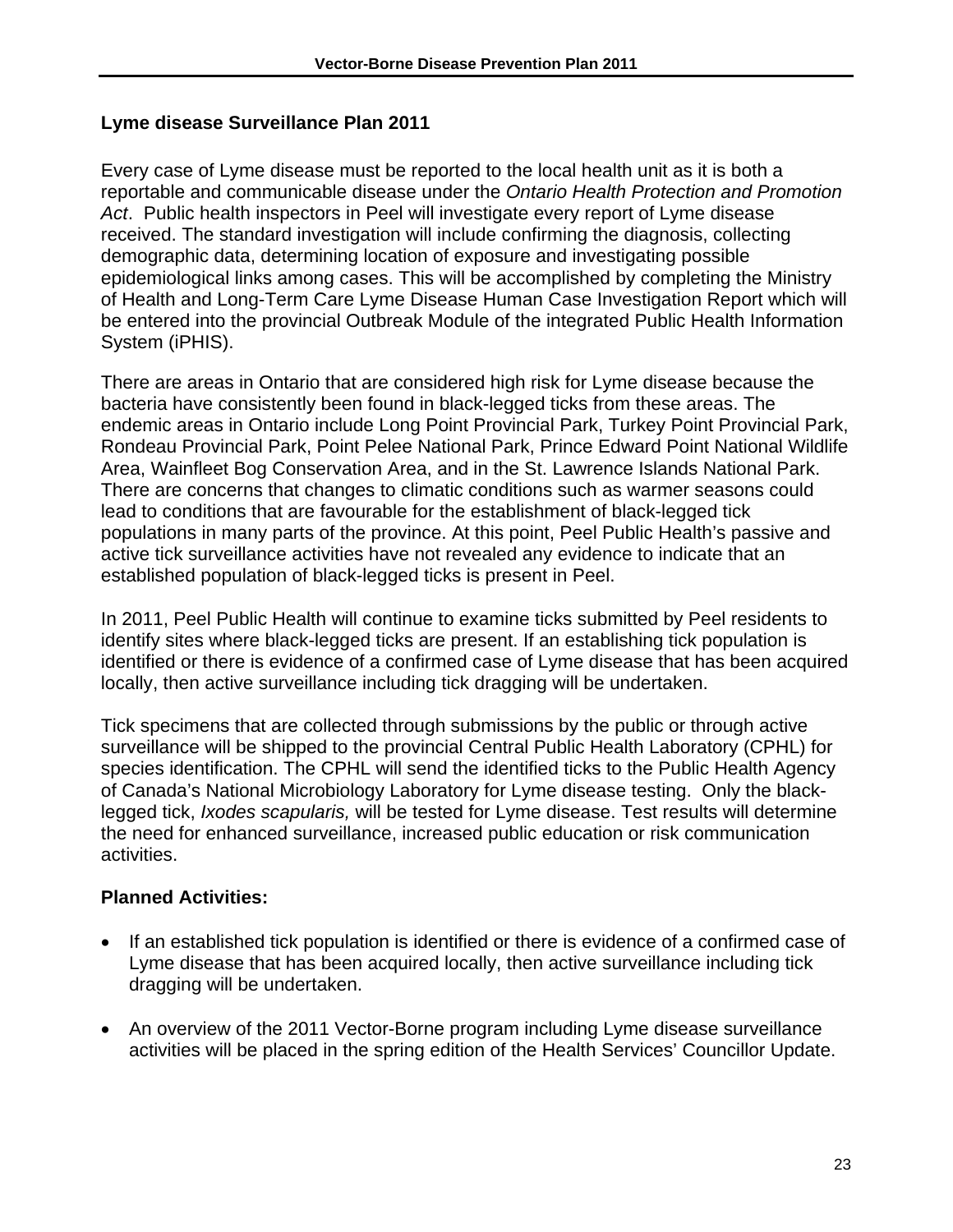The 2011 VBD display will include Lyme disease educational materials provided by the MOHLTC. The display will be set up and staffed by Peel Public Health employees in strategic locations such as Regional facilities, the Peel Children's Water Festival, the Peel District School Board Parent Conference and other high-traffic events in Peel.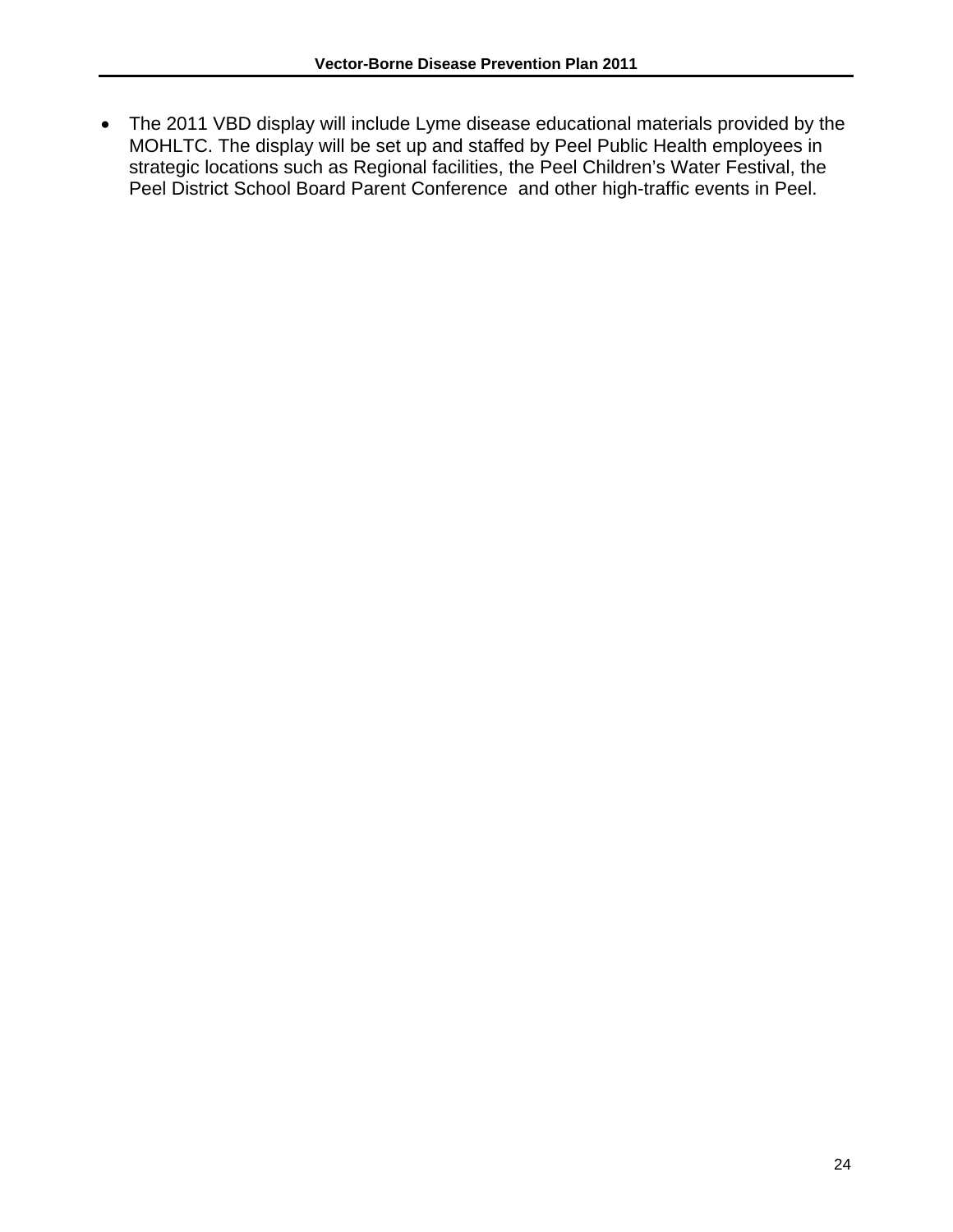# **Eastern Equine Encephalitis (EEE)**

Eastern equine encephalitis (EEE) was first recognized in the USA in 1831 when 75 horses died of an encephalitis illness in Massachusetts. In 1938, the first confirmed human cases were identified when 30 children died of encephalitis in north-eastern USA.

EEE is a rare but serious viral disease spread by mosquitoes that can affect people and horses. The mortality rate in humans from EEE is approximately one-third, making it one of the most deadly mosquito-borne diseases in North America. In addition, approximately half of those persons who survive EEE will have mild to severe permanent neurological damage. The disease can be prevented in horses with the use of vaccinations but a human EEE vaccine will not be available in the foreseeable future.

In Ontario, outbreaks of EEE have occurred sporadically among horses, but no human cases have ever been confirmed. The lack of verified human cases of EEE in Ontario is not entirely understood, since human cases have repeatedly been reported in several states bordering the province.

In 2010, three horse cases were reported in the province, two in Simcoe County and one in Bruce County. The first incidence of the virus being found in Ontario mosquitoes occurred in September 2009, when mosquito pools in Wahta Mohawk Territory in the Muskoka region tested positive. In early September 2010, two more mosquito pools from this First Nations community tested positive for EEE. An additional positive EEE mosquito pool was found in the North Bay Parry Sound District Health Unit in mid September.

Many species of mosquitoes can become infected with EEE virus. However, the most important mosquito species in maintaining the bird-mosquito transmission cycle is *Culiseta melanura*. Adult mosquito surveillance conducted over the last several years has found this species is present in Peel but in very low numbers. Two *Culiseta melanura* were collected in Peel traps in 2010; both tested negative for the EEE virus.

#### **Eastern Equine Encephalitis Plan 2011**

While not specifically listed as a reportable disease in Ontario, EEE falls under the broader category of Encephalitis, including primary viral in Ontario Regulation 559/91 – Specification of Reportable Diseases. As part of disease surveillance, Peel Public Health staff will investigate any probable or confirmed EEE human cases, record their locations and exposures for analysis. This information will be entered into the provincial Outbreak Module of the integrated Public Health Information System (iPHIS).

In 2011, Peel Public Health will continue to monitor the prevalence and distribution of *Culiseta melanura* by using resting boxes at selected sites. In addition, the EEE viral testing program will be expanded; rather than focusing on only testing *Culiseta melanura,* other vector species such as *Coquillettidi*a *perturbans and Aedes vexans*  will be considered for testing. The testing of additional vectors is recommended in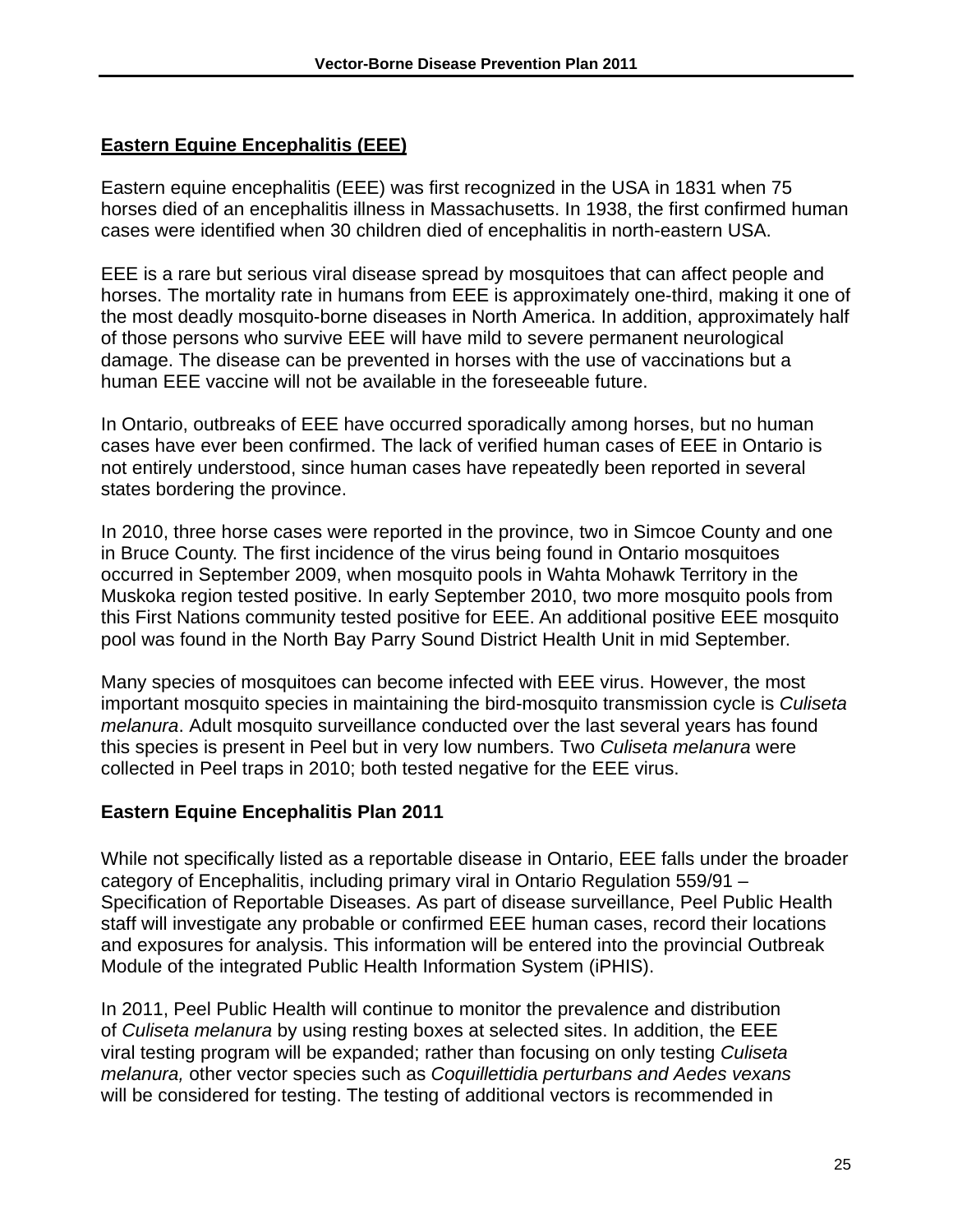the Eastern Equine Encephalitis Surveillance and Management Guidelines that have been recently developed by the MOHLTC. It should be noted that an increase in EEE tests will result in fewer WNV viral tests.

As in previous years, seasonal field staff working in the Vector-Borne Disease program will survey a wide range of aquatic habitats for the presence of mosquitoes in the larval stage from early-May to late September. Larval surveillance is useful in determining the locations and time of year that mosquitoes use specific aquatic habitats. Larval specimens will be identified and counted in our in-house laboratory. This information will be used to determine species composition and population densities. It should be noted that the *Culiseta melanura* larvae are difficult to collect using the standard dipper as they generally develop in dark or low light intensity areas such as holes beneath tree roots and stumps, and the underside of root systems of aquatic plants in fresh-water swamps and marshes containing cool acid water. Some jurisdictions have had success using bilge pumps to reach the habitat where the larvae are found.

Adult and larval mosquito surveillance data will be used in decision-making about EEE public education and mosquito reduction activities. Consistent routine testing and monitoring over a period of years will provide data upon which to revise and refine Peel's EEE surveillance program.

- Peel Public Health will continue using resting boxes at selected sites to collect adult *Culiseta melanura.*
- The EEE adult mosquito viral testing program will be expanded; rather than focusing on only testing *Culiseta melanura,* other vector species will be sent for viral testing.
- Peel Public Health will develop an EEE educational flyer. This flyer will be distributed to households in the vicinity of a positive mosquito batch or human case. Peel Public Health staff will also be available to conduct stagnant water surveys on residential properties in areas where EEE is detected.
- An update of the 2011 Vector- Borne program including EEE activities will be placed in the spring edition of the Health Services Councillor Update.